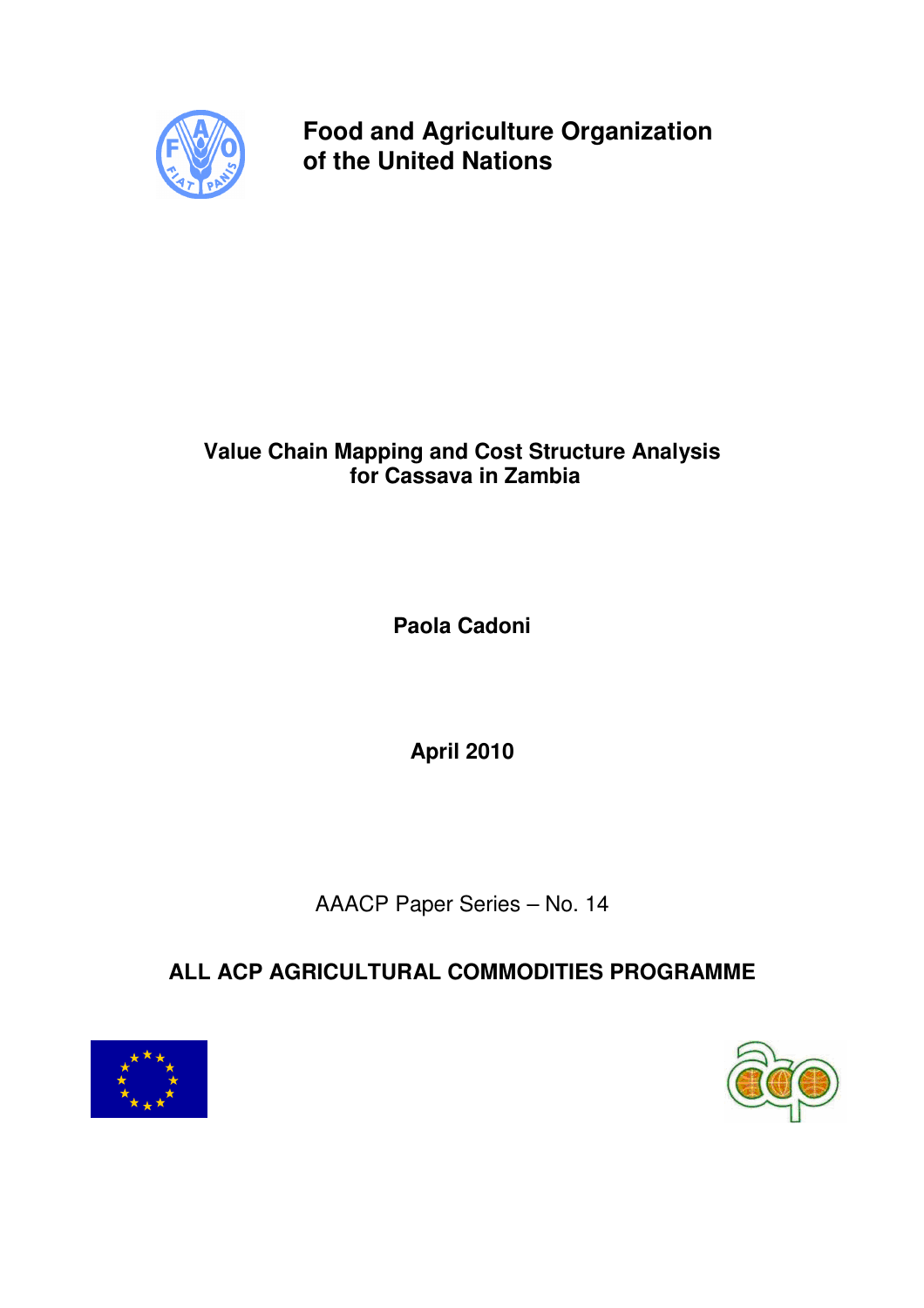### Acknowledgements

This document has been prepared as a contribution to the All ACP Agricultural Commodities Programme with funding from the European Union. It was prepared by Paola Cadoni, Consultant, Trade and Markets Division, FAO.

The author would like to thank Jamie Morrison for his guidance in the design and development of this study; Federica Angelucci for her support and comments; Stephanie Gallatova and Cora Dankers for their comments on the final draft; Antonio Lopez, Hernan Manson and members of the Zambia Cassava stakeholder Committee for their inputs on the preliminary analysis.

### Disclaimer

The views expressed in this working paper are those of the author and do not necessarily reflect those of the Food and Agriculture Organization of the United Nations.

### List of acronyms

Acceleration of Cassava Utilization (ACU) Programme Against Malnutrition (PAM) AAACP All ACP Agricultural Commodities Programme ACP Africa Caribbean and Pacific CSO Central Statistics Department FAO Food and Agriculture Organisation of the United Nations HQCF High Quality Cassava Flour ITC International Trade Centre RTIP Root and Tuber Improvement Programme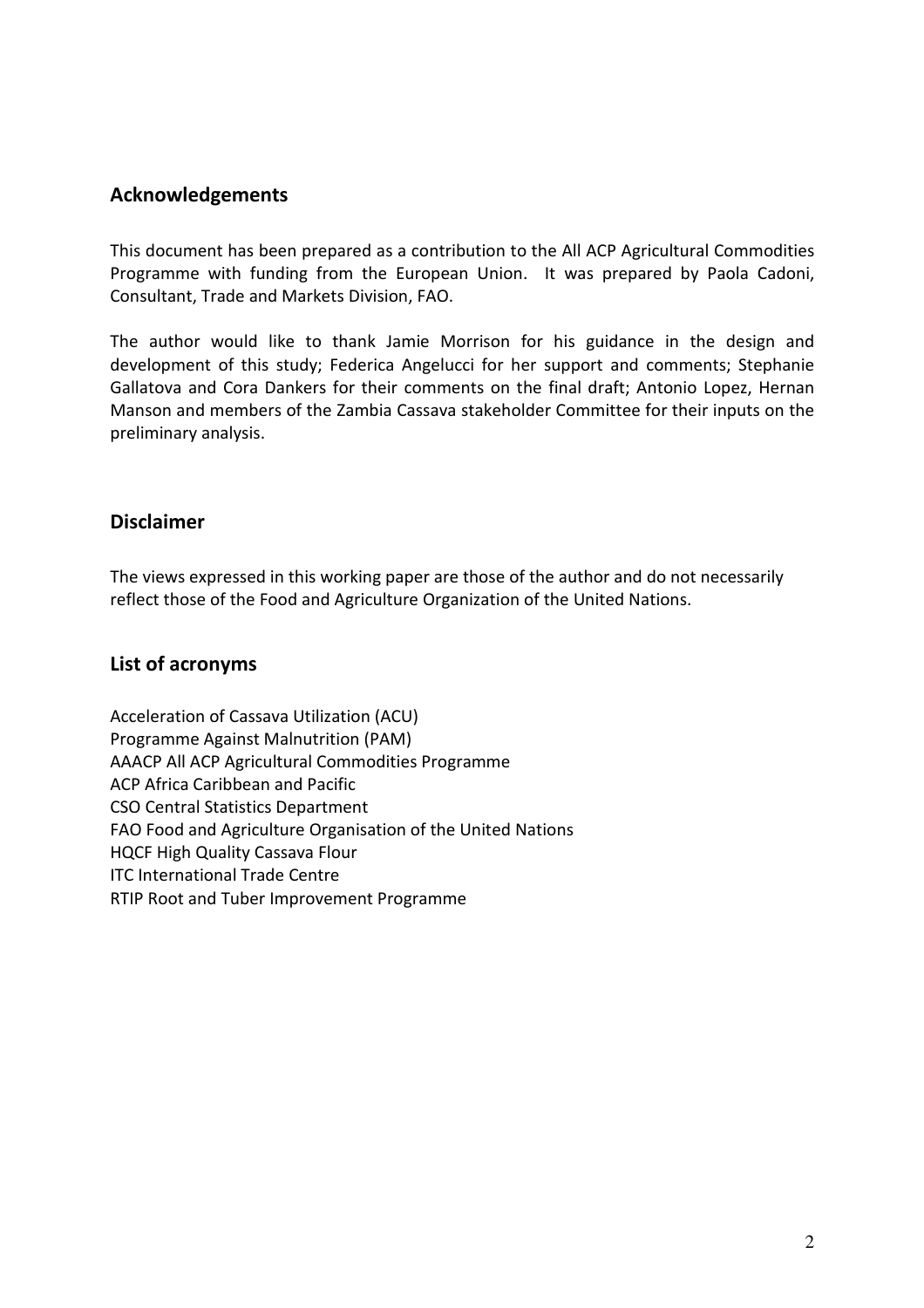## **Table of Contents**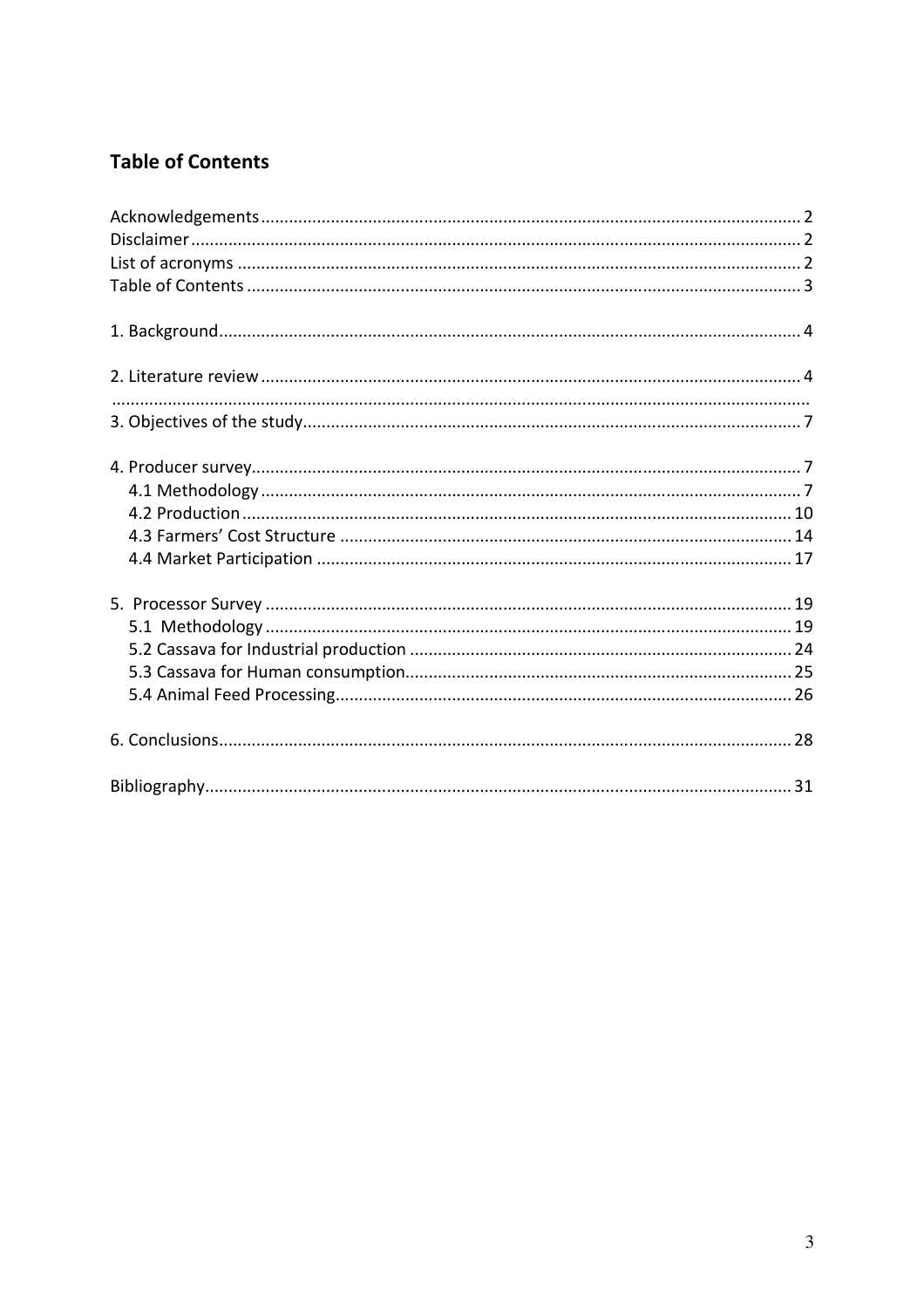### 1. Background

This analysis is framed within the work of the All ACP Agricultural Commodities Programme (AAACP), funded by the European Union. Launched in 2007, the overall objective of the AAACP is to improve incomes and livelihoods for ACP producers of traditional and other agricultural commodities, and to reduce vulnerability at both producer and macro levels. The specific objective is to build the capacity of stakeholders along the value chain to conceive and implement sustainable commodity strategies.

As a follow up to the kick-off workshop for Eastern and Southern Africa in Dar es Salaam (June 2008) and consultation with stakeholders in Zambia, the Zambian Ministry of Agriculture requested the International Trade Centre (ITC) and FAO to conduct a sector strategy development and formulation process for the cassava sector in Zambia. In April 2009, FAO and ITC undertook a first consultative mission to Zambia and met with relevant stakeholders and members of the Zambian Cassava Task Force.

Following a review of available material and extensive consultations, stakeholders identified the need for further analysis related to the mapping and cost structure of the cassava value chain in Zambia, to facilitate the determination of appropriate interventions in support of the sector strategy development.

Following a literature review and some indications on the objectives of the study, this paper is divided into two main sections. The first is dedicated to the analysis of cassava-producing farmers, examining their production patterns, cost structure and market participation. The second main section focuses on formal processors of cassava in Zambia, investigating three different supply channels: industrial production, human consumption and animal feed.

### 2. Literature review

Until the mid-1990s, maize was the dominant staple food in Zambia, planted on 70 percent of total crop area (Howard and Mungoma 1996). Since then, the combination of two factors has resulted in the rise of cassava from a predominantly food security crop to an increasingly commercial food staple. These factors are: (i) high dependency of maize production on government intervention on maize market and (ii) cassava drought resistance (Barratt et al. 2006). In the past decade, while maize went through erratic production trends, due in part to stop-and-go government subsidies and in part to drought (see Chart 1), cassava production has grown steadily (Howard and Mungoma 1996). Maize is currently still the main food staple in central and southern Zambia, while cassava consumption is prominent in northern and western areas of the country (Haggblade and Zulu 2003). The Zambian Central Statistics Department (CSO) estimates that 3,280,834 tonnes of fresh cassava roots (820,208 tonnes flour equivalent) were produced in Zambia during the 2008/09 agricultural season.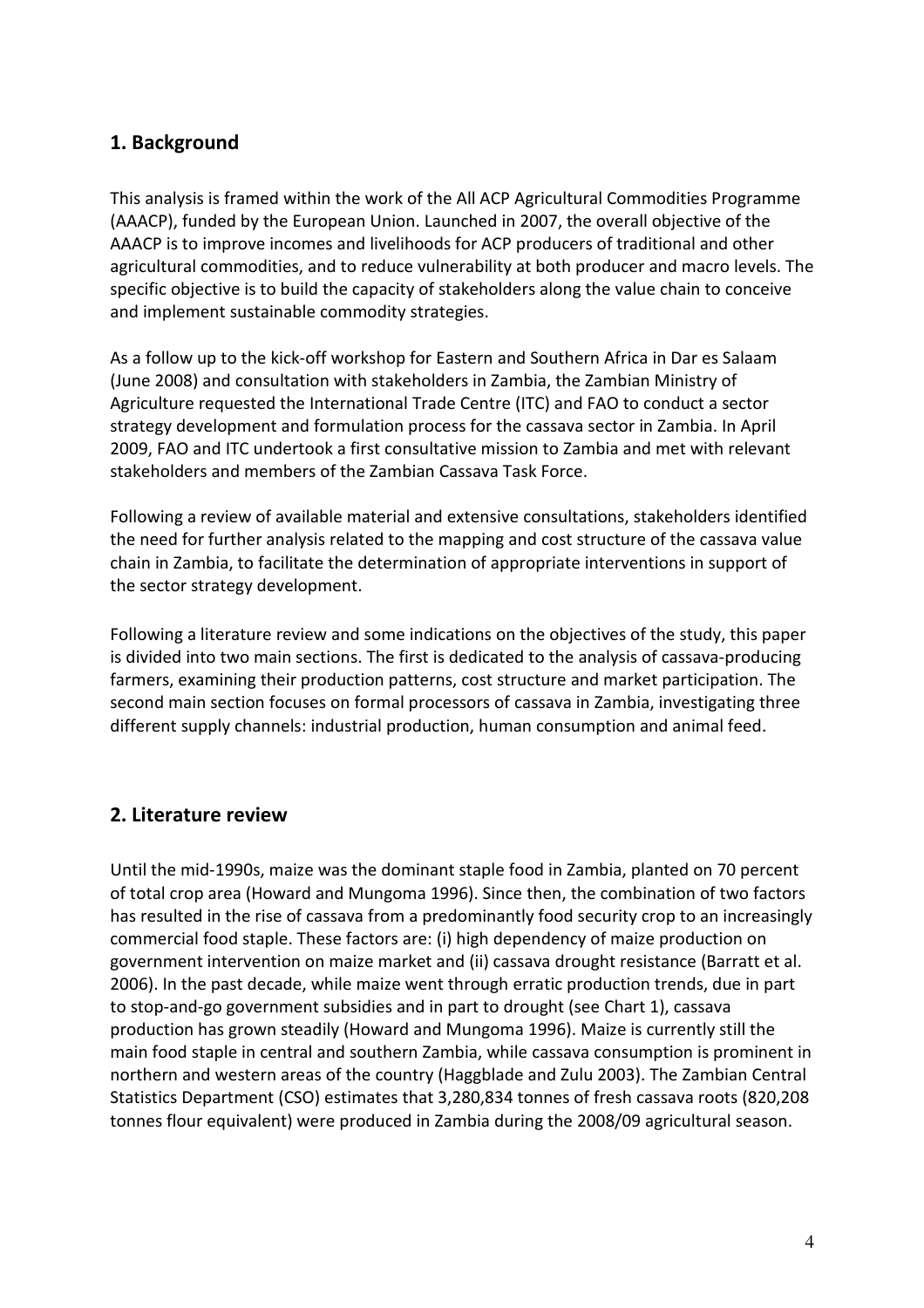Chart 1: Maize vs. Cassava Production, 1994-2007



The release by Zambia's Root and Tuber Improvement Programme (RTIP) of new cassava varieties which are early maturing, high yielding and disease resistant, contributed to the rise of cassava as a commercial crop (Haggblade and Nyembe, 2007). RTIP released three improved local varieties in 1993/94: Bangweulu, Kapumba and Nalumino (Chitundu and Soenarjo 1997) and four new varieties in 2000: (Simwambana et al. 2004) (Table1). Their yielding potential is calculated to be on average four times higher than local varieties, while their maturing time is up to half that of the different local varieties (Chitundu and Soenarjo, 1997).

| Variety            | <b>Type</b>   | Released | Yield       | <b>Taste</b>  |
|--------------------|---------------|----------|-------------|---------------|
|                    |               |          | (tonnes/ha) |               |
| <b>Bangweulu</b>   | cleaned       | 1993     | 31          | <b>Bitter</b> |
| Kapumba            | cleaned       | 1993     | 22          | Sweet         |
| <b>Nalumino</b>    | cleaned       | 1993     | 29          | <b>Bitter</b> |
| <b>Mweru</b>       | bred by RTIP  | 2000     | 41          | Sweet         |
| Chila              | bred by RTIP  | 2000     | 35          | <b>Bitter</b> |
| Tanganyka          | bred by RTIP  | 2000     | 36          | Sweet         |
| Kampolombo         | bred by RTIP  | 2000     | 39          | Sweet         |
| <b>Traditional</b> | local variety |          | 7           | <b>Bitter</b> |

Table 1. New Cassava Varieties Released in Zambia

Source: Chitundu and Soenarjo (1997) and Simwambana et al. (2004). All yields refer to research station observations using no purchased inputs but following recommended agronomic practices. Yields were measured 16 months after planting.

However, despite the growth in production levels, commercialization of cassava based products through formalized industrial channels is still in its infancy (Nweke et al. 2004). An increase in demand from different sources (food processing industries, livestock feeds or industrial starch users) could potentially provide a stable market for the increasing cassava supply, which is often unexploited. Generally, cassava remains unharvested until market opportunities arise. Available literature suggests that only 8 to 10 percent of the cassava crop is currently marketed, and that more efficient production methods are required to lower production costs, to make cassava viable as a commercial crop (Haggblade and Nyembe, 2008).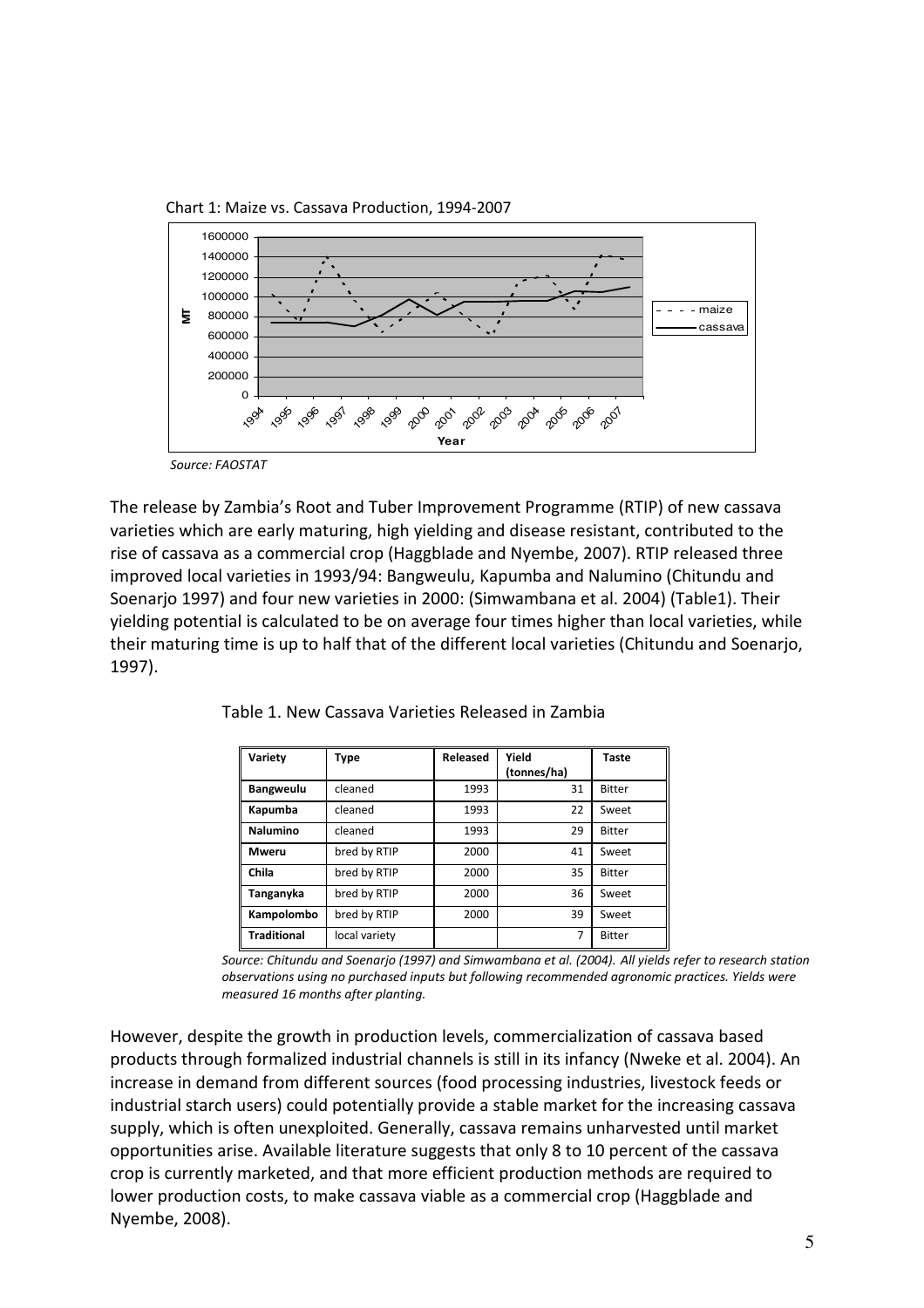In recent years, the development of value chain analysis applied to markets in developing countries has become particularly relevant for the cassava sector in Zambia (Evans 2004; Ashley, Mitchell 2009). A partnership of public and private stakeholders created the Accelleration of Cassava Utilization (ACU) Task Force in 2006, to develop strategies to tackle the issue of underutilisation of cassava potential using a value chain approach. The value chain task force process (Chitundu, Droppelmann, Haggblade 2006) later developed the basis for the cassava sector strategy developed within the AAACP Programme, which aims at engaging supply chain actors in a participatory analytical process.

There are five main supply channels identified within the cassava value chain in Zambia: (1) subsistence production, (2) marketed fresh cassava for human consumption, (3) processed cassava for human consumption, (4) livestock feed, (5) industrial uses. This study focuses on channels 3, 4 and 5, which, according to available literature, together account for 5 to 10 percent of total cassava production, and hold the main potential prospects to drive the commercial growth of the cassava sector in the country, both in the short and longer term (Chitundu, Droppelmann, Haggblade 2006).

According to ACU estimates, the livestock feed supply channel has the highest chances of commercial development in the short term, with the potential of stimulating an increase of 15 percent in cassava national production - equivalent to an increase of 90,000 to 150,000 tonnes of fresh roots production (22,500 to 37,500 tonnes of cassava flour equivalent).

Similarly, ACU considers cassava-based processed food to have a high chance of commercial development in the longer term, depending on the investment in creating and marketing new products. Based on the example of Nigeria, the ACU calculated a potential of 10 percent substitution rate of blended maize flour with cassava. This could result in cassava-based convenience food accounting for up to 50 percent of total cassava consumption in the long term, the equivalent of 500,000 tonnes fresh cassava per year (125,000 tonnes cassava flour equivalent).

Among the industrial supply channels, the ACU estimates that cassava-based ethanol production should be able to absorb up to 100,000 tonnes of fresh cassava per year (25,000 tonnes cassava flour equivalent), while cassava-based sweeteners could absorb up to 40,000 tonnes of fresh cassava per year (10,000 tonnes cassava flour).

With an estimated 300 tonnes of cassava flour currently used in the paper/glue/wood industrial processing per year, the ACU suggests a role for the paper/glue/wood industry as an additional driver for cassava commercialization in the country (Chitundu, Droppelmann, Haggblade 2006; Haggblade and Nyembe 2008).

According to the ACU, the dominant forces driving change in each of the three supply channels are the innovative players at the top end of the chain. By expanding the use of cassava in their production, these players generate demand, thus creating growth opportunities for producers. However, a lack of trading standards, little market information, long distances, poor processing capacity, small volumes and high marketing margins are still significant constraints for the sector. (Chitundu, Droppelmann, Haggblade 2006).

The available literature provides a framework for understanding the three supply channels. This study aims to further develop this framework to provide a comprehensive mapping of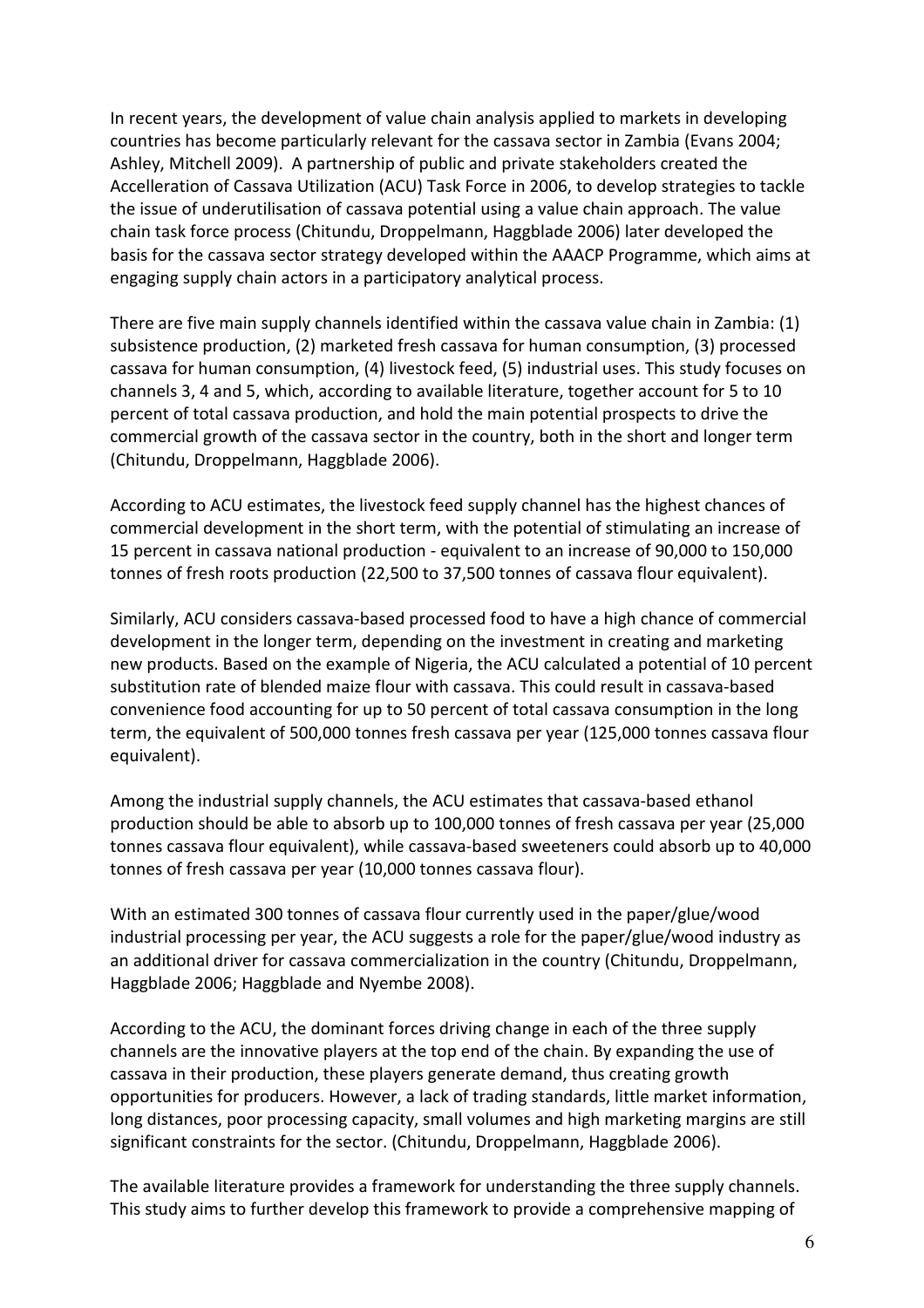current players in each channel, analyzing their role within the value chain, as well as identifying potential participants in the sector. Similarly, this study aims to provide an overview of market dynamics for farmers participating in the cassava value chain, and to provide an analysis of the costs involved in cassava production, with a focus on farmers' practices and sale patterns.

## 3. Objectives of the study

This study has two main objectives: First, to obtain a map of processors operating within the formal cassava industry in Zambia, with a focus on understanding market linkages across the value chain. The mapped processors belong to three specific supply channels. These channels are (a) necessary cassava for human consumption, (b) livestock feed, (c) industrial uses. Only formal industrial processors within those channels are included in the study. This selection excludes entities such as small-scale millers or households selling processed cassava for human consumption. The choice reflects the aim to investigate market potential of formalized channels only, and their linkages with different levels of the value chain. Second, to analyse the costs involved in producing cassava at farmers' level.

Consequently, this study has two main target groups. The first target is formal processors of cassava within the three supply channels. The second target is producers of cassava. The mapping focuses on processors, while the cost analysis concentrates on producers.

The mapping of actors within the cassava value chain in Zambia started in July 2009, and was completed in October 2009. Processors' and farmers' interviews took place in October 2009. Data analysis and elaboration was completed in January 2010.

### 4. Producer survey

### 4.1 Methodology

The primary objective of the producer survey is to understand the costs and returns associated with cassava production in Zambia, at the farm level. A concurrent goal of the study of producers is to collect information on farming practices, sale patterns and market linkages across the value chain, processing capacity and division of labour. The survey builds on observation of 74 farmers interviewed in Mansa and Samfya Districts (Luapula Province).

Luapula Province was selected as the centre of the producer survey for three main reasons. According to data from the Zambian Central Statistics Office (CSO), the Province has the highest number of households growing cassava. The Province has the largest diversity in terms of small, medium and large scale farmers within the country, with the highest number of large scale farmers (55), followed by Western (19) and Northern Province (12). The majority of cassava processors identified in the mapping indicated Luapula Province as the main source of raw material for their production. Additionally, the largest cassava-dedicated milling plant in the country, Tute Milling, is located in Luapula Province (Mansa). Its presence creates specific market dynamics and facilitates buyer-supplier linkages that are of interest for this study.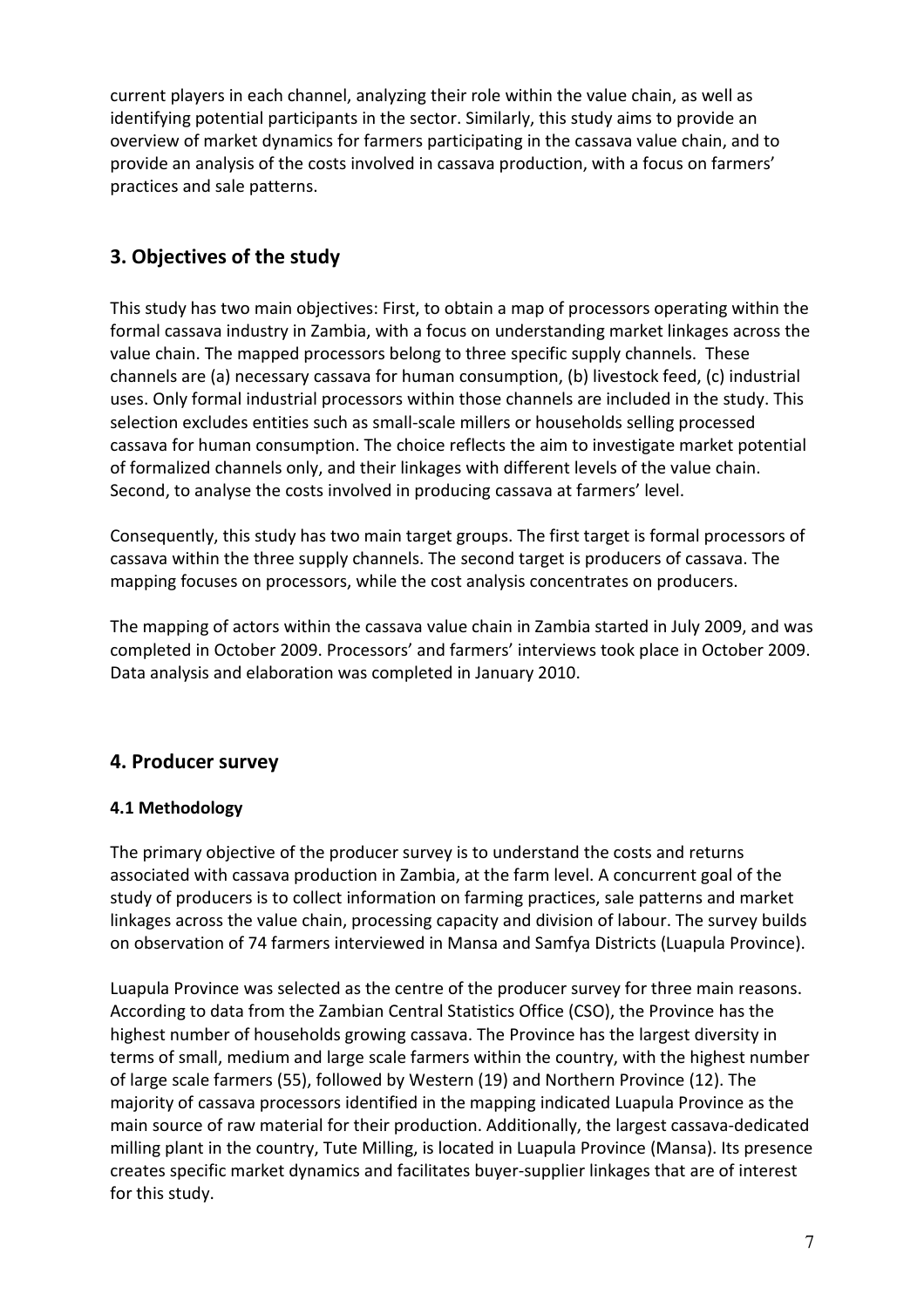Table 2. Cassava Production by District

|                  | Number of<br><b>Households</b><br>growing<br>cassava | Area<br>Under<br>Cassava<br>in Ha | Area<br>under<br>mature<br>cassava | Quantity<br>harvested<br>in 12<br>months<br>(tonnes) | Cassava root<br>production<br>(tonnes) | <b>Flour</b><br>Equivalent<br>(tonnes) |
|------------------|------------------------------------------------------|-----------------------------------|------------------------------------|------------------------------------------------------|----------------------------------------|----------------------------------------|
| Central          | 16,458                                               | 10,457                            | 8,382                              | 59,232                                               | 122,347                                | 30,587                                 |
| Copperbelt       | 3,366                                                | 1,090                             | 1,027                              | 5,531                                                | 12,755                                 | 3,189                                  |
| Eastern          | 2,802                                                | 943                               | 885                                | 2,110                                                | 11,037                                 | 2,759                                  |
| Luapula          | 118,040                                              | 94,236                            | 48,589                             | 427,161                                              | 1,102,557                              | 275,639                                |
| Lusaka           | 624                                                  | 693                               | 691                                | 1,106                                                | 8,112                                  | 2,028                                  |
| Northern         | 103,354                                              | 106,452                           | 59,220                             | 428.096                                              | 1,245,487                              | 311,372                                |
| North<br>Western | 45,067                                               | 37,861                            | 19,457                             | 160,844                                              | 442,976                                | 110,744                                |
| Southern         | 1,261                                                | 426                               | 17,923                             | 5,542                                                | 4,988                                  | 1,247                                  |
| Western          | 31,938                                               | 28,254                            | 26,091                             | 127,986                                              | 330,575                                | 82,644                                 |
| Total            | 322,910                                              | 280,413                           | 182,264                            | 1,217,609                                            | 3,280,834                              | 820,208                                |

Source: CSO, Household Survey 2008/09

Sampling of farmers selected for this study develops from the Agricultural Household Survey 2008/09, conducted by the Zambian Central Statistics Office (CSO). Through the analysis of the Household Survey, CSO obtained a sample of the cassava growing farmers among total interviewed households in Zambia, differentiating them into small (<5 Ha), medium (5 > 20 Ha) and large-scale farmers (>20 Ha)<sup>1</sup>. According to CSO sample survey (see Table 3), the province with the largest number of Households growing cassava is Luapula (118,040), followed by Northern (103,354) and North Western (45,067). The Total Area under cassava is largest in Northern Province (106,452), followed by Luapula (94,236) and North Western (37,861). According to CSO information, the quantity harvested in the last 12 months is largest in Northern (428,096), followed by Luapula (427,161) and North Western (160,844).

|                 | Farmer's     | Number of         | Area         | Area         |                       | Cassava    | <b>Flour</b> |
|-----------------|--------------|-------------------|--------------|--------------|-----------------------|------------|--------------|
|                 | <b>Scale</b> | <b>Households</b> | <b>Under</b> | under        | Quantity<br>harvested | root       | Equivalent   |
|                 |              |                   |              |              | in $12$               |            |              |
|                 |              | growing           | Cassava      | mature       |                       | production | (MT)         |
|                 |              | cassava           | in Ha        | cassava      | months                | (MT)       |              |
|                 |              |                   |              |              | (MT)                  |            |              |
| Central         | S,M          | 16,443            | 10,288       | 8,214        | 58,493                | 120,375    | 30,094       |
|                 | L            | 14                | 169          | 168          | 739                   | 1,972      | 493          |
| Copperbelt      | S,M          | 3,364             | 1,082        | 1,027        | 5,531                 | 12,658     | 3,164        |
|                 | L            | 3                 | 8            | $\Omega$     |                       | 97         | 24           |
| Eastern         | S,M          | 2,792             | 904          | 847          | 2,101                 | 10.572     | 2,643        |
|                 | L            | 10                | 40           | 38           | 9                     | 465        | 116          |
| Luapula         | S,M          | 117,985           | 93,501       | 47,860       | 426,898               | 1,093,964  | 273,491      |
|                 | L            | 55                | 734          | 729          | 262                   | 8,593      | 2,148        |
| Lusaka          | S,M          | 621               | 220          | 220          | 1,099                 | 2,578      |              |
|                 | L            | 4                 | 473          | 470          | $\overline{7}$        | 5.534      | 1,383        |
| <b>Northern</b> | S,M          | 103,342           | 106,349      | 59,118       | 428,066               | 1,244,288  | 311,072      |
|                 | L            | 12                | 102          | 102          | 30                    | 1.199      | 300          |
| <b>North</b>    | S,M          | 45.066            | 37.861       | 19.457       | 160.844               | 442.970    | 110.742      |
| Western         |              |                   |              |              |                       |            |              |
|                 | $\mathsf{L}$ | $\mathbf{1}$      | $\mathbf{1}$ | $\mathbf{1}$ | $\Omega$              | 6          | $\mathbf{1}$ |
| Southern        | S,M          | 1,254             | 415          | 415          | 5,532                 | 4,851      | 1,213        |
|                 | $\mathsf{L}$ | $\overline{7}$    | 12           | 17,508       | 10                    | 137        | 34           |
| Western         | S,M          | 31,918            | 28,172       | 26,022       | 127,962               | 329,614    | 82,404       |
|                 | L            | 19                | 82           | 69           | 24                    | 961        | 240          |

Table 3. Different scale of farmers across Zambian Provinces

Source: CSO, Household Survey 2008/09.

 $\overline{a}$ 

<sup>&</sup>lt;sup>1</sup> Despite the official distinction between small, medium and large scale farmers, the information obtained by the CSO do not match this definition. Some of the farmers indicated as large scale have in fact less than 20 Ha under cassava. This is particularly clear in the CSO tables reported as Table 2, 3 and 4.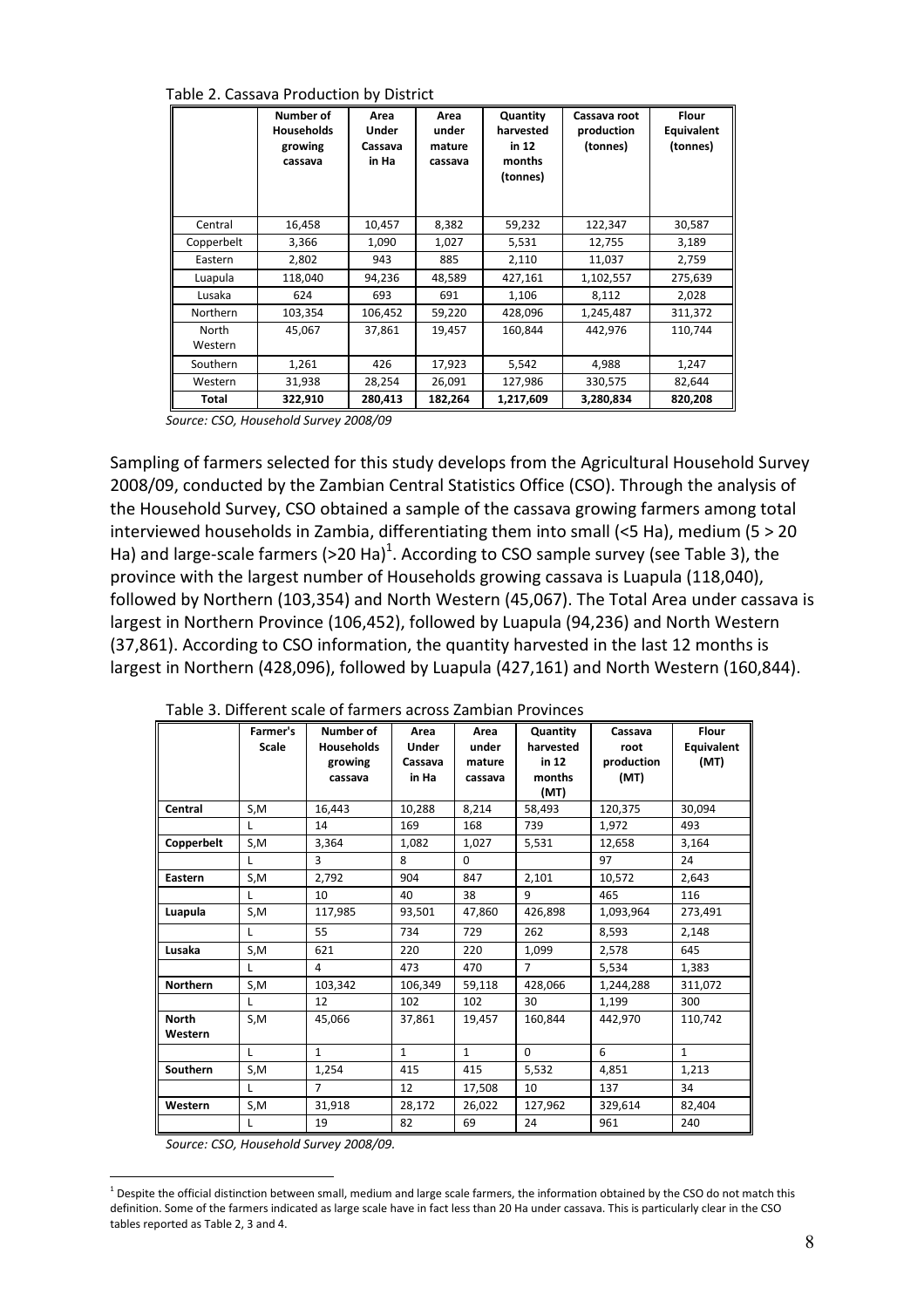Overall, the numbers of households growing cassava in Samfya and Mansa are the highest within Luapula Province (Table 4): 29,035 farmers in Samfya and 24,673 farmers in Mansa. 74 farmers were interviewed in Luapula. Among those, 26 farmers were interviewed in Samfya (3 medium-scale and 23 small scale) and 48 in Mansa (1 medium scale and 47 small scale). Due to the need to access a sample of interviewees with a balance between farm's size, gender and volume of production, the sampling of farmers was not randomized. The DACO offices in both Districts assisted in targeting a diversified set of farmers for the survey. All farmers interviewed grow cassava for commercial purpose as well as household consumption. However, 7 percent of interviewees could not quantify returns associated to cassava sales, either because they had not started selling this year, or because they did not keep accurate records of sales.

|         |               | Number of<br><b>Households</b><br>growing<br>cassava | Area<br><b>Under</b><br>Cassava<br>in Ha | Area<br>under<br>mature<br>cassava | Quantity<br>Cassava<br>harvested in<br>12 months<br>(MT) | Cassava root<br>production<br>(MT) | <b>Flour</b><br><b>Equivalent</b><br>(MT) |
|---------|---------------|------------------------------------------------------|------------------------------------------|------------------------------------|----------------------------------------------------------|------------------------------------|-------------------------------------------|
| Luapula | Chienge       | 16,579                                               | 13,961                                   | 9,046                              | 55,897                                                   | 163,341                            | 40,835                                    |
|         | Kawambwa      | 13,955                                               | 10,140                                   | 4,245                              | 62,126                                                   | 118,644                            | 29,661                                    |
|         | Mansa         | 24,673                                               | 19,483                                   | 9,267                              | 78,359                                                   | 227,956                            | 56,989                                    |
|         | Milenge       | 4,703                                                | 4.046                                    | 2,262                              | 15,560                                                   | 47,343                             | 11,836                                    |
|         | <b>Mwense</b> | 13,679                                               | 13,142                                   | 5,590                              | 45,482                                                   | 153,760                            | 38,440                                    |
|         | Nchelenge     | 15,416                                               | 15,742                                   | 8,665                              | 71,738                                                   | 184,176                            | 46,044                                    |
|         | Samfya        | 29,035                                               | 17,721                                   | 9,515                              | 97,997                                                   | 207,337                            | 51,834                                    |
|         | <b>Total</b>  | 118,040                                              | 94,236                                   | 48,589                             | 427,161                                                  | 1,102,557                          | 275,639                                   |

Table 4. Cassava growers' characteristics in Luapula Province

Source: CSO, Household Survey 2008/09

The questionnaire used in this survey was designed to collect information on two main areas of interest: (i) farmers' practice in cassava production/processing/marketing and (ii) associated costs. The questionnaire was divided into nine sections, each tackling a different farming, processing or marketing stage, from the choice of planting material to sale of final produce. The nine sections focus on (i) varieties and planting material, (ii) land preparation, (iii) planting, (iv) weeding, (v) harvesting, (vi) first processing, (vii) fixed capital investment in tools and machinery, (viii) sale patterns, (ix) storage. Each section of the questionnaire gathers information both on farmers' practices and on costs.

Information gathered from the survey was analysed following conversion of all weight and spatial measures used by farmers into universally recognisable units. For example, one hectare is equivalent to four limas, one bag of dried cassava is equivalent to 50 to 75 Kg of produce, according to its size and ad hoc discussion with single farmers and DACO officers.

Only respondents who could quantify the total returns obtained from the sale of their cassava produce are included in the analysis (69 out of the 74 respondents, or 93 percent). Across the data set, the information processed is divided into five main areas: production, first processing, sale, tools and additional costs. Respondents who did not report any costs in any of the areas above are included as zero values, while those ones who reported costs but could not quantify them are included as unknown values. For example, the total cost of milling for a farmer who only sells cassava chips is zero. Based on the literature and on exchange with stakeholders involved in the AAACP Programme, the recovery rate of cassava flour from fresh roots is 25 percent, while the recovery rate of flour from chips is 98 per cent.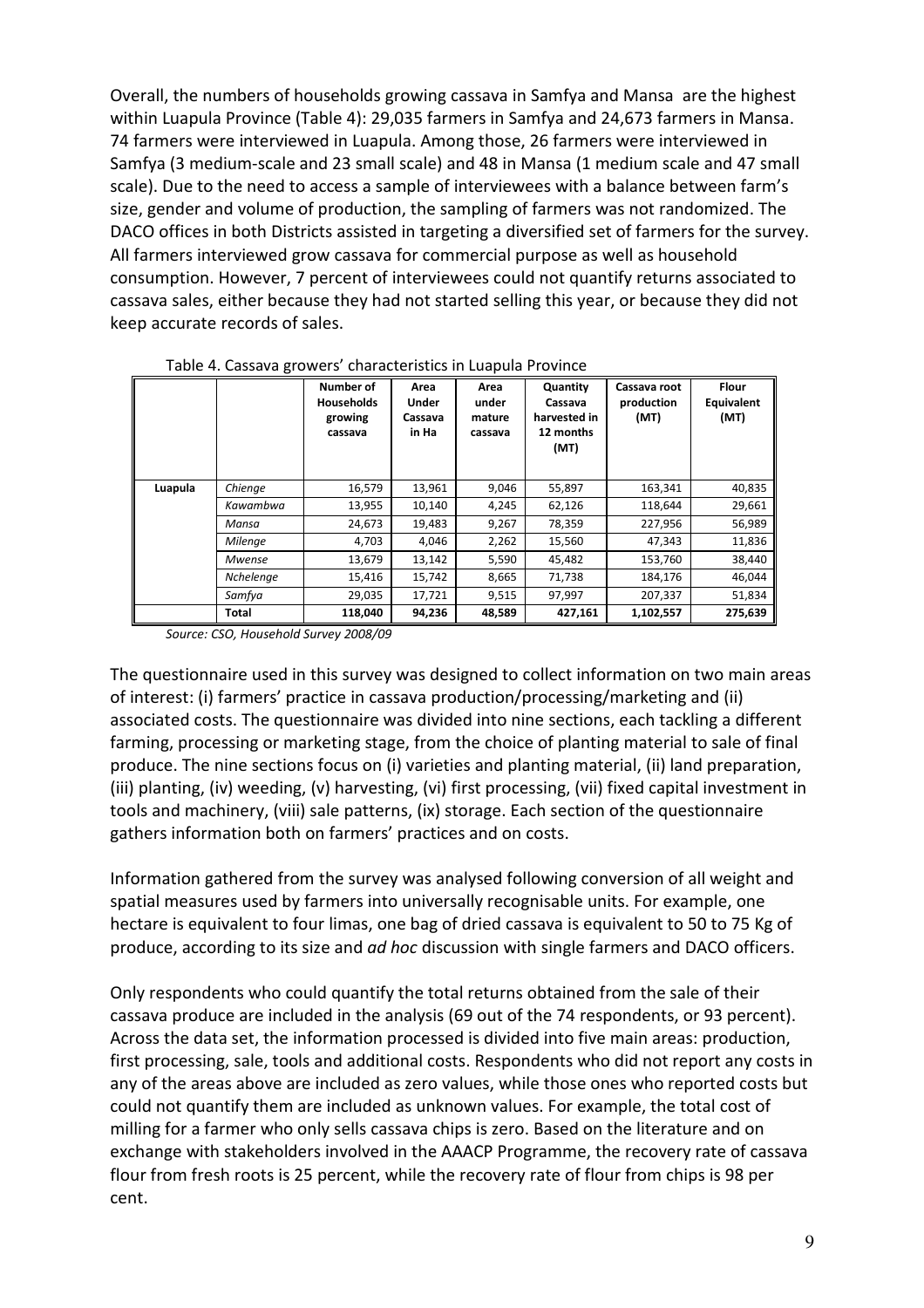#### 4. 2 Production

#### Area under cultivation

The average area under cultivation across the interviewed farmers varies according to surveyed Districts (see Table 5).

|                     | Average<br><b>Area Under</b><br><b>Cultivation</b><br>(Ha) | Average<br><b>Harvested</b><br>Kilos, flour<br>equivalent | <b>Average Area</b><br><b>Under Cultivation -</b><br>extreme values<br>discarded<br>(ha) | <b>Average Harvested Kilos,</b><br>flour equivalent -<br>extreme values discarded<br>(ha) |
|---------------------|------------------------------------------------------------|-----------------------------------------------------------|------------------------------------------------------------------------------------------|-------------------------------------------------------------------------------------------|
| Samfya              | 3.0                                                        | 7072                                                      | 2.6                                                                                      | 2141                                                                                      |
| Mansa               | 1.6                                                        | 10367                                                     | 1.5                                                                                      | 4364                                                                                      |
| Weighted<br>Average | 2.1                                                        | 9167                                                      |                                                                                          |                                                                                           |

#### Table 5. Area under Cultivation and Kilos Harvested per farmer per year

Analysis based on Survey, Mansa and Samfya, November 2009

The highest average area under cultivation is in Samfya, where it accounts for an average of 3 Ha per interviewed farmer, while in Mansa it is 1.6 Ha per farmer (2.1 Ha weighted average surveyed sample). However, although the average area under cultivation is smaller in Mansa, the average harvested quantity (in flour equivalent) is higher than in Samfya, with an average of 10367Kg per farmer, against the 7072Kg in Samfya. The total weighted average cassava harvested among samples farmers are 9167Kg cassava flour per farmer (36,668 kg of fresh cassava roots).

There is a large variation in results between Samfya and Mansa. Calculating backwards, this would indicate a fresh root yield of 9.4 tonnes/Ha for Samfya and 25.9 tonnes for Mansa. The above difference remains even discarding minimum and maximum value, with average yields ranging from 3.2 tonnes/Ha for Samfya and 11.6 tonnes/Ha in Mansa, although average yields are considerably lower. This difference is difficult to explain, and while it is possible that it could be due to the use of either traditional or improved varieties (since yields of improved varieties are on average 2.7 times higher than those of traditional varieties), it is not clear why Samfya farmers should be using traditional varieties at different rate than Mansa farmers.

#### Varieties and yields

There are two main types of cassava varieties in Zambia: traditional and new varieties. The latter are enhanced varieties with better yielding characteristics. There are seven main enhanced cassava varieties grown in Zambia: Bangweulu, Kapumba, Nalumino, Mweru, Chila, Tanganyka, Kampolombo. Among them, four are grown by the farmers involved in the survey (Mweru, Bangweulu, Chila and Kapumba). Aside from the enhanced varieties, interviewed farmers indicated a large number of traditional varieties grown in the sampled area. The total of identified local varieties grown by interviewed farmers is 27.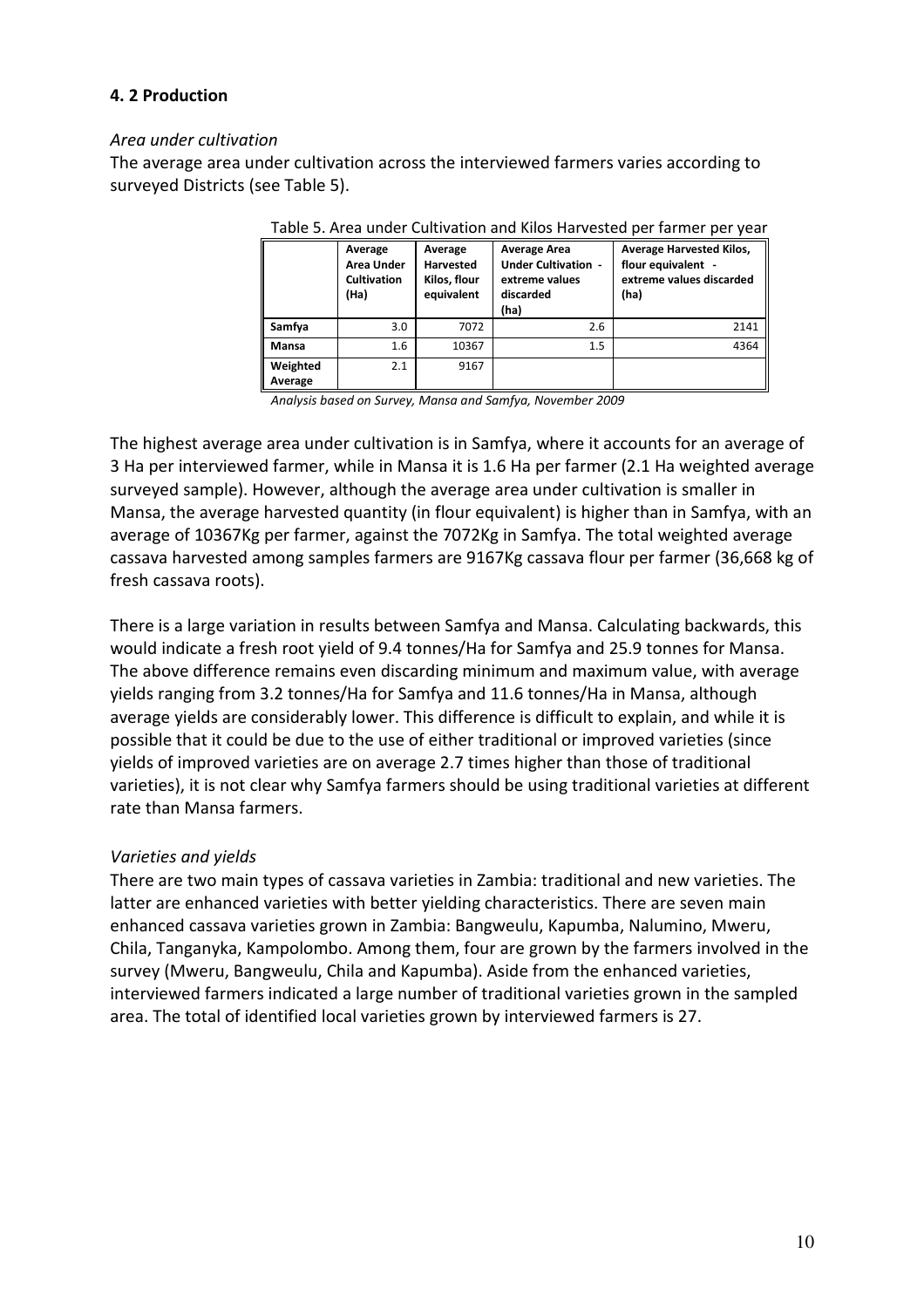

Chart 2: Average Yield New vs. Traditional Varieties

Analysis based on Survey, Mansa and Samfya, November 2009

Among the new varieties, the most commonly used is Bangweulu (18 percent of interviewees planted it), followed by Mweru (7 percent of interviewees planted it). Only one interviewee grows Kapumba, while two farmers cultivate Chila. Interestingly, the choice of varieties is not based on specific buyers' requirements, although 7 percent of interviewed farmers indicated that they have a preference for sweet varieties, particularly when they sell fresh cassava. Three local varieties were mentioned as sweet: Mushinge, Katobamputa and Mutoba. Essentially, farmers appear to choose the planted variety based on considerations mainly made on (i) high yielding potential and (ii) early maturing properties. In terms of farmers' size, among the four medium scale farmers interviewed, two cultivate new varieties only, while the other two could not indicate the name of varieties planted.



Analysis based on Survey, Mansa and Samfya, November 2009 - darker columns represent new varieties

The enhanced varieties tend to mature significantly earlier as compared to the traditional ones, and have higher yields. Mweru, for example, can be harvested within thirteen months, while some traditional varieties take longer than twenty months. In terms of yields, enhanced varieties can produce yields that are significantly higher than those of traditional varieties. Although it changes according to different variety, on average, yields of traditional varieties combined are 36% of those of the new varieties combined. On average, the yields of new varieties combined are 2.7 times higher of those of traditional varieties. Chila, for example can produce up to five times the average yields of local varieties combined (chart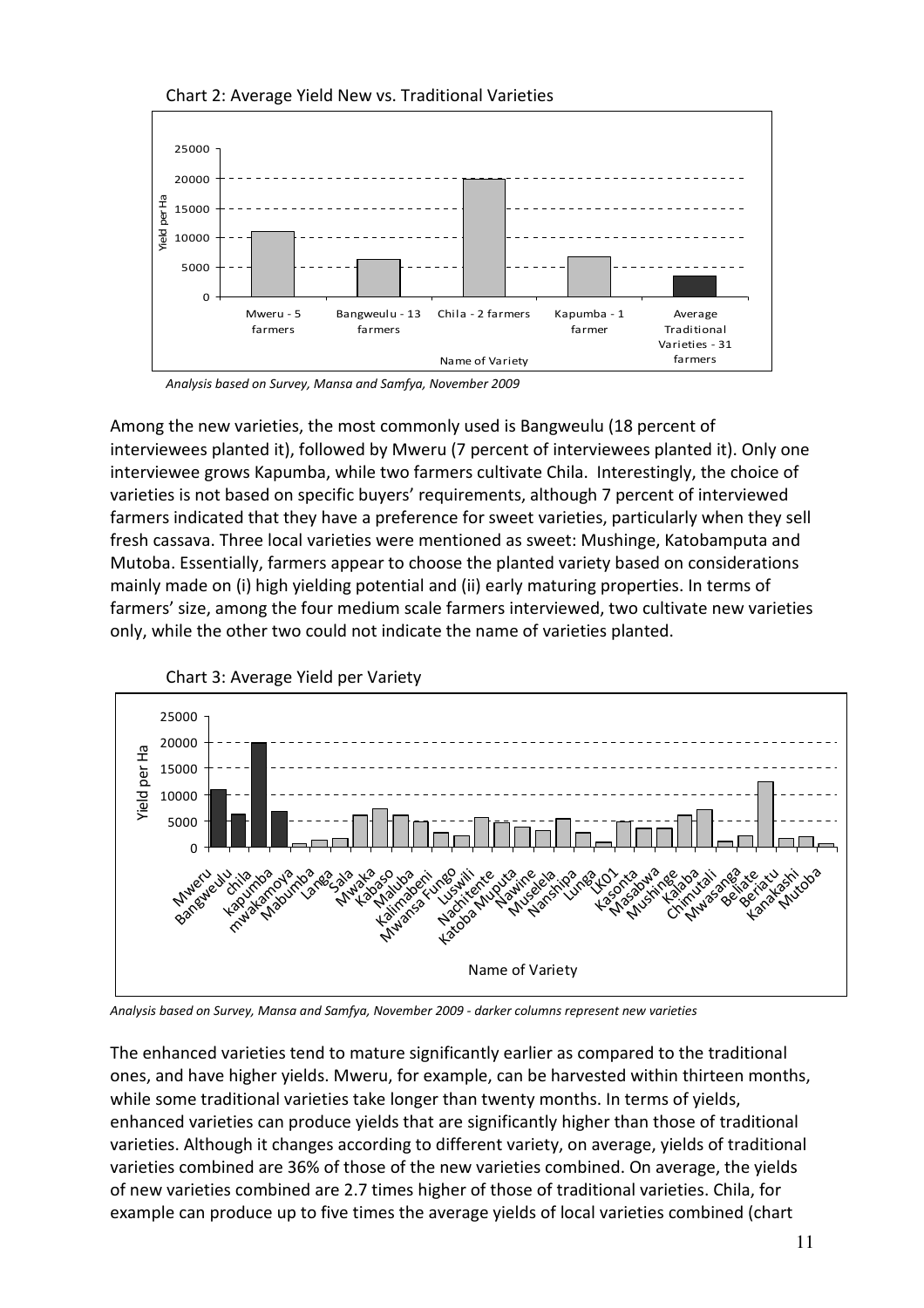2). The number can go up to seven times the yielding potential of certain local varieties (Chart 3).





Analysis based on Survey, Mansa and Samfya, November 2009

When extreme values are considered, although the minimum yield per hectare indicated by farmers for new varieties is 3.4 times higher than the minimum yield per hectare for traditional varieties, the maximum yield reported is actually similar. As reported in Table 6, the highest yield recorded within the interviewed sample is, 31.8 tonnes/Ha for traditional varieties (Belieate), and 40 tonnes/Ha for new varieties (Mweru). The maximum yields recorded are considerably higher than the second highest yields recorded of 8 tonnes/Ha for new varieties and 16 tonnes/Ha for traditional varieties. Similarly, average yields are considerably lower than the maximum, with 19.7 tonnes/Ha for new varieties and 4 tonnes/ Ha for traditional varieties. Therefore, when the highest yielding varieties among the traditional cuttings (Beliate) and the highest values reported for each of the new varieties are discarded, the maximum yield reported goes down to 8 tonnes/Ha for new varieties and 3.2 for traditional.

The reported minimum, maximum and average yields per hectare are therefore extremely variable across both traditional and new varieties (Chart 4). This finding shows that the enhanced yielding potential that the literature normally attributes to new varieties is not entirely reflected in practice. This might be due to a diverse set of reasons, which would be important to take into further consideration when developing the strategy for the cassava sector in Zambia. For instance, poor farmers' training on handling new varieties might play a role in performance below expectations for new varieties. This could include different factors, such as storage of cuttings and/or use of chemicals such as fertilizer and products used in weeding. Similarly, different soil composition across Zambia might play a role in yielding performance for new varieties, due to the broad diversity in flora within the country, which consulted literature does not take into consideration.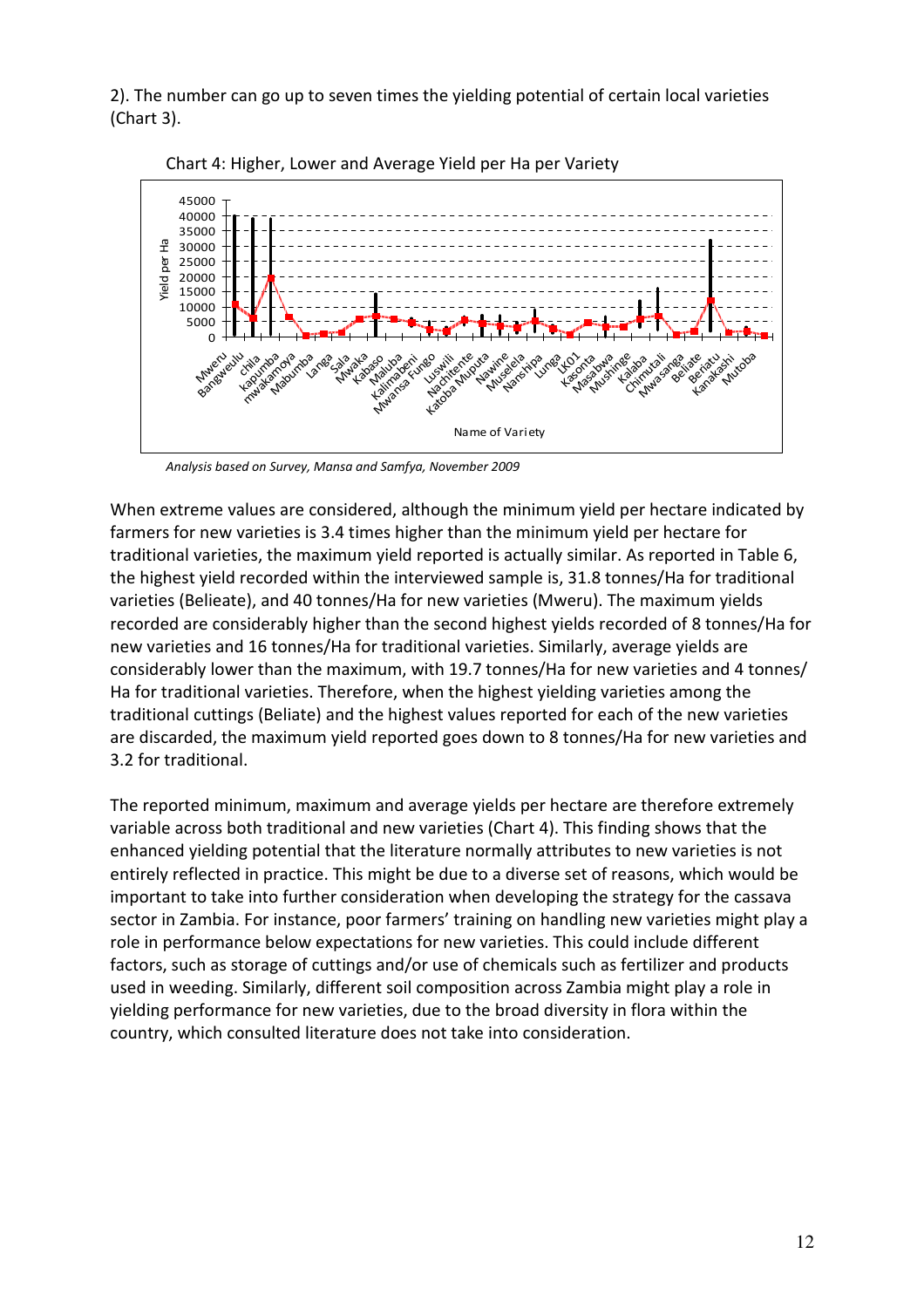|                                                       | Average<br>Yield/Ha<br>(tonnes) | <b>Minimum</b><br>Yield/Ha<br>(tonnes) | Maximum<br>Yield/Ha<br>(tonnes) | Average<br>Yield/Ha -<br>extreme<br>values<br>discarded<br>(tonnes) | Minimum<br>Yield/Ha-<br>extreme<br>values<br>discarded<br>(tonnes) | <b>Maximum</b><br>Yield/Ha -<br>extreme<br>values<br>discarded<br>(tonnes) |
|-------------------------------------------------------|---------------------------------|----------------------------------------|---------------------------------|---------------------------------------------------------------------|--------------------------------------------------------------------|----------------------------------------------------------------------------|
| Mweru                                                 | 11                              | 0.7                                    | 40                              | 4.7                                                                 | 1.5                                                                | 8                                                                          |
| Bangweulu                                             | 6.3                             | 0.48                                   | 39                              | 3.8                                                                 | 0.7                                                                | 8                                                                          |
| Chila                                                 | 19.7                            | 0.5                                    | 39                              | n.a.                                                                | n.a.                                                               | n.a.                                                                       |
| Kapumba                                               | 6.8                             | $\overline{\phantom{a}}$               | 6.8                             | n.a,                                                                | n.a,                                                               | n.a.                                                                       |
| <b>Enhanced Varieties</b>                             | 10.96                           | 0.48                                   | 40                              | 4.3                                                                 | 0.7                                                                | 8                                                                          |
| <b>Combination of Traditional</b><br><b>Varieties</b> | 4                               | 0.14                                   | 31.8                            | 3.6                                                                 | 0.1                                                                | 3.2                                                                        |

Table 6. Average Yield of enhanced and Traditional Varieties in Zambia - with and without extreme values

Analysis based on Survey, Mansa and Samfya, November 2009

Aside from their properties, the use of new varieties has increased in recent years due to donor and government commitment to the free distribution of planting material for multiplication and diversification purposes. Generally, farmers buy or receive the cuttings from different sources: inheritance, government-funded research agencies, family, friends, NGOs, UN agencies and traders. Both UN Agencies (FAO) and NGOs have been involved in free distribution since 2000, as well as government-lead research projects, particularly in Luapula province, where the number of cassava growers is highest. Distribution covered all provinces in Zambia, with a focus on diversification for the provinces where maize production is predominant, and on multiplication and product enhancement where cassava cultivation is predominant (Simwambana 2005). The availability of free enhanced varieties led to a distribution of new varieties across both surveyed districts. However, due to the relatively new distribution, and to maturation time, new varieties are still not developed on a large scale, and the full potential from the use of enhanced varieties in commercial farming is still unexplored (Chart 5).





Analysis based on Survey, Mansa and Samfya, November 2009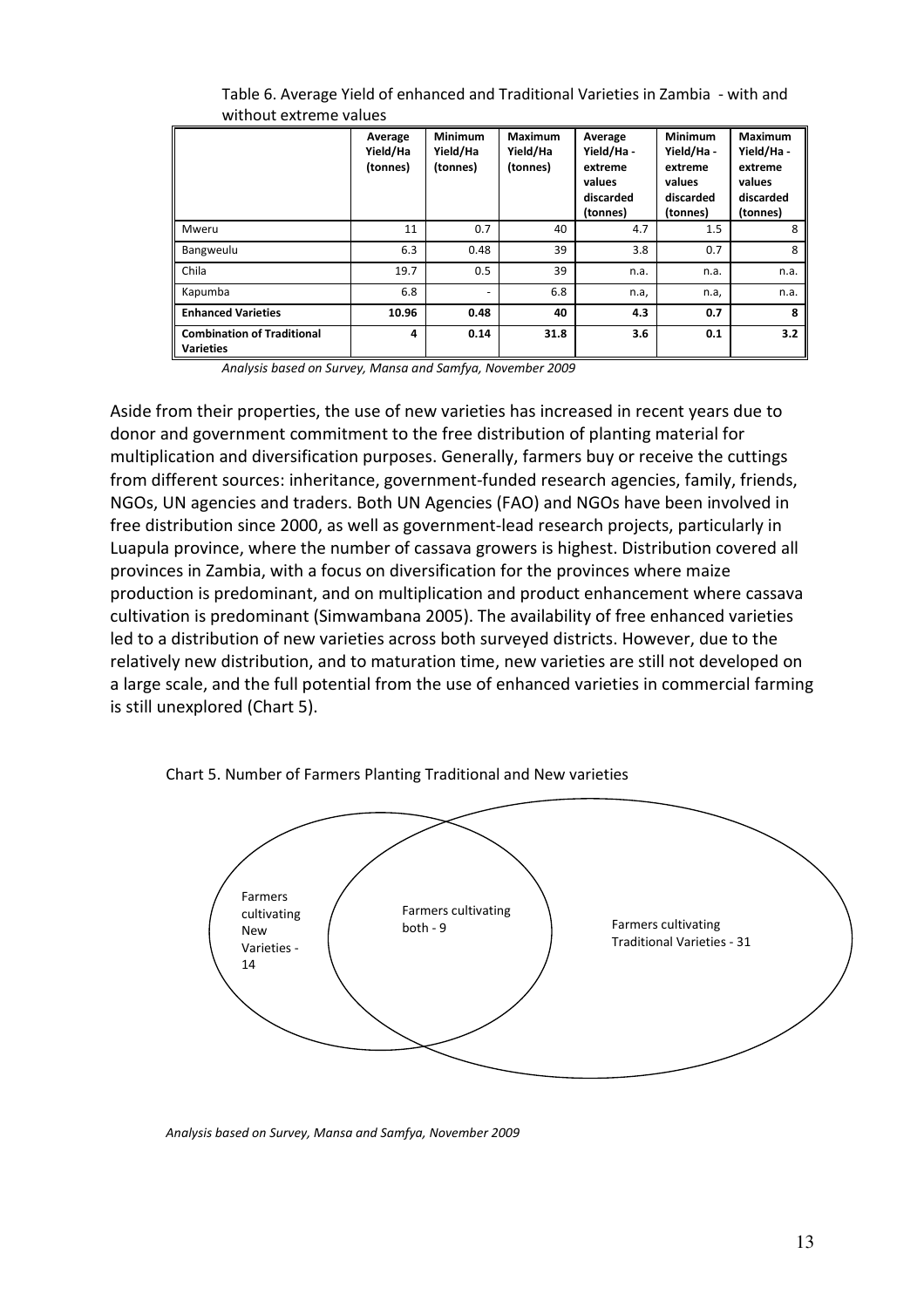A total of 44 percent interviewed farmers paid to get their planting material (Chart 6 and 7). More specifically, 41 percent of interviewees paid to purchase planting materials of traditional varieties, while only 8 percent paid to get cuttings of new varieties.  $^{2}$ 

Paradoxically, in terms of the cost for planting material, since the new and better performing varieties are often obtained for free, farmers tend to pay the highest price for the local varieties, therefore generally paying more for lower performing planting material. The reasons behind the choice of variety among farmers are not specified in the survey. Since producers do not market cassava final products differently according to their variety, it might be suggested that reasons such as lack of access to free and better yielding varieties and taste, together with traditional farming practices and uses might play a role in the choice of variety.







Source: Analysis based on Survey, Mansa and Samfya, November 2009

#### 4.3 Farmers' Cost Structure

l.

According to data from surveyed farmers, the total average cash cost<sup>3</sup> of producing cassava products in Zambia (flour, grates, chips and full peeled cassava) is 1,270,422 Kwacha per Ha (see Table 7 below). In terms of average variable and fixed costs, the sum of variable costs is 1,044,034 Kwacha per Ha, representing 82 percent of total cash costs of producing cassava.

Gross returns represent 57 per cent of average cash costs per Ha, with a maximum of 81 percent in Samfya surveyed farmers and a minimum of 47 percent in Mansa. The difference between the two districts might be explained as a more prominent incidence of fixed costs (mainly farming tools) in Samfya as compared to Mansa District (28 per cent versus 9 per

<sup>&</sup>lt;sup>2</sup> According to Antonio Lopez, cassava expert working on the cassava strategy on the behalf of ITC, the different varieties can actually be described as multiclonal varieties , due to a mixture of cross-pollination and poor storage practices. Each farmer has an average of 3 multiclonal varieties both in Samfya and Mansa district. This would be the reason behind the difficulty for farmers in differentiating characteristics of one specific variety from the others, since characteristics have intercropped during the years. For example, the same variety is described as more or less sweet, according to different geographical areas of origin. For instance, Mutoba, Katobamputa and Mushinga (local varieties) are chosen because of their sweetness (ideal for consumption as fresh roots), but their sweetness vary according to geographical area of origin. Farmers explain the difference in terms of different soil characteristics in areas of cultivation, although this can also be explained as a result of multiclonal varieties diluting the original characteristics of each product.

 $^3$  Cash costs include (1) variable costs: input, labour, transport, storage, packaging, levies; and (2) fixed costs: investment in farming and first processing. Non-cash costs such as family labour are not included.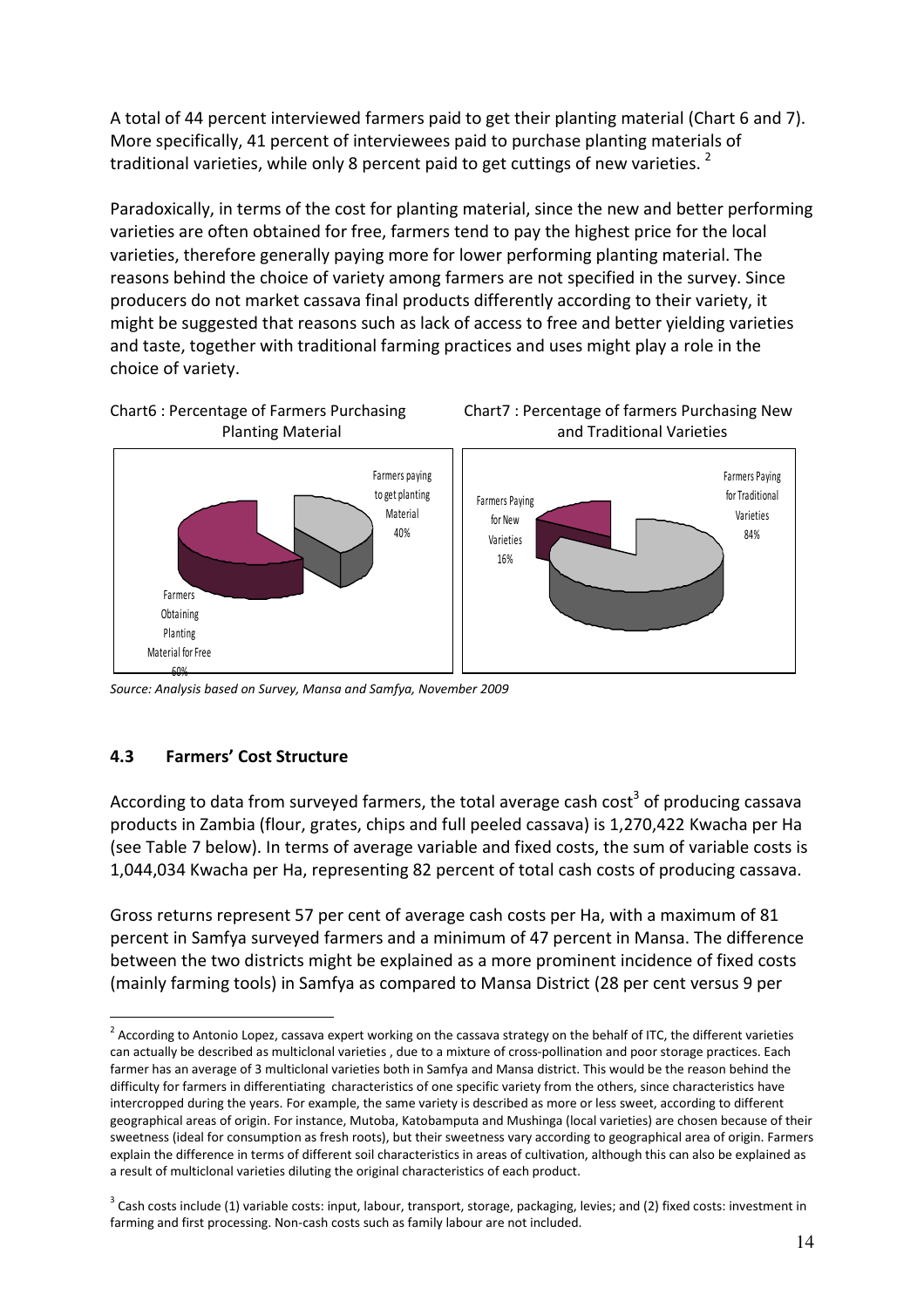cent). This factor might be the result of a better capability for sampled farmers in Samfya to quantify their fixed costs, more than the concrete higher incidence of fixed costs in that District. Also, there seems to be a tendency for farmers in Mansa to outsource their milling to other farmers or local mechanical milling facilities - although sampled farmers were not able to quantify the cost for the service (which is often obtained for free or paid in kind as a barter). Two different ways of milling flour and grates were observed across the interviewed sample. The first is through mechanically powered equipment, generally outsourced; while the second is through crushing by home mortars. 31 percent of farmers outsource the milling of flour in Mansa, either for selling or household consumption, while none among the interviewees in Samfya does. In Samfya, instead, it appears more common to own a mortar for both grating and milling. This also increases fixed costs. 23 percent of interviewed farmers in Samfya own a mortar, against 17 percent in Mansa.



Chart 8 : Sale of Flour vs. total Sale in Mansa and Samfya

Analysis based on Survey, Mansa and Samfya, November 2009

In terms of final marketed produce, it is slightly more common for farmers in Samfya to sell cassava flour as the final produce, rather than chips or dried cassava as in Mansa (Chart 8). This might be connected to buyer requirements, as the buyers in Samfya are located at small distance from fishing camps, whose households have a preference for flour-based cassava meals over other processed cassava-based products.

|                                    |                      | ΤΟΤΑL<br><b>SAMPLE</b> | <b>SAMFYA</b> | <b>MANSA</b> |
|------------------------------------|----------------------|------------------------|---------------|--------------|
| <b>CASH COSTS</b><br>Kwacha/Ha     | Average              | 1,270,422              | 1,431,041     | 1,176,198    |
|                                    | Lowest Value         | 1,266                  | 25,396        | 1,266        |
|                                    | <b>Highest Value</b> | 6,847,634              | 6,171,927     | 6,847,634    |
| <b>NET RETURNS</b><br>Kwacha/Ha    | Average              | 2,235,347              | 1,769,966     | 2,495,095    |
|                                    | Lowest Value         | 128,000                | 128,000       | 333,333      |
|                                    | <b>Highest Value</b> | 16,000,000             | 16,000,000    | 105,000,000  |
| COSTS per Ha as a                  | Average              | 57%                    | 81%           | 47%          |
| percentage of NET<br><b>RETURN</b> | Lowest Value         | 1%                     | 20%           | 0%           |
|                                    | <b>Highest Value</b> | 43%                    | 39%           | 7%           |

|  | Table 7. Gross Returns and Costs |  |
|--|----------------------------------|--|
|  |                                  |  |

Analysis based on Survey, Mansa and Samfya, November 2009. Cash Costs include (1) Variable average costs: input, labour, transport, storage, packaging, levies; and (2) Fixed average costs: investment in farming and first processing. Non-cash costs such as family labour are not included.

In terms of cost structure, hired labour is the largest component of cash costs, accounting for 55 percent of total costs, with an average of 46 percent in Samfya and 61 per cent in Mansa (Table 8). Among the different components of hired labour, harvesting is the most prominent, accounting for an average of 20 percent overall, 9 percent in Samfya and 28 percent in Mansa.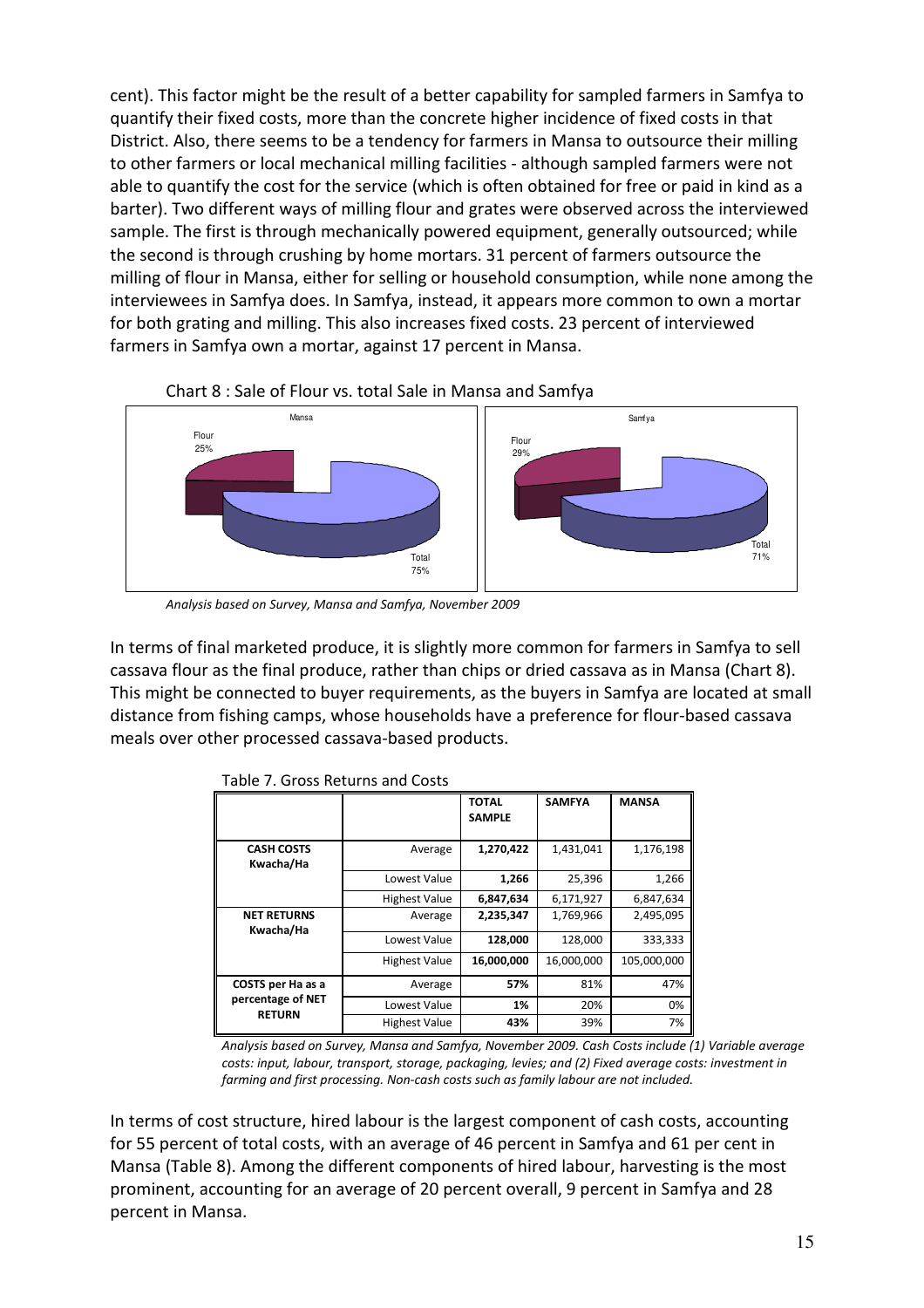Generally, the prominence of harvesting among labour costs might also be determined by the fact that peeling, soaking, transport to soaking area and chipping are often included in harvesting costs (when so, it was not possible to break down the numbers according to processing stage). The second largest component among labour costs is weeding, with an average of 20 percent overall, of which 26 percent in Samfya and 16 percent in Mansa.

Although it would be useful to get an indication of the difference in labour costs between 1 Ha planted to traditional cassava and 1 Ha to improved cassava, it was not possible to obtain this information within the farmers sampled. This limitation is due to the fact that farmers do not keep records of costs or revenues according to different varieties used. Farmers sometimes separate different varieties when planting, but subsequently mix them during the following stages of production, first processing and sale.

Only two farmers among the interviewees (one for each district) had a cost of zero for labour. The rest of the interviewed farmers used hired labour in at least one of the production and processing stages.

|                                                                       |                                  |     | <b>TOTAL SAMPLE</b> |     |      |     | <b>SAMFYA</b> |     |     |                  |     | <b>MANSA</b> |      |
|-----------------------------------------------------------------------|----------------------------------|-----|---------------------|-----|------|-----|---------------|-----|-----|------------------|-----|--------------|------|
| <b>VARIABLE AVERAGE COSTS</b>                                         |                                  | Av  | Med                 | Min | Max  | Av  | Med           | Min | Max | Med<br>Min<br>Av |     | Max          |      |
| <b>INPUT</b>                                                          |                                  | 3%  |                     |     |      | 4%  |               |     |     | 2%               |     |              |      |
|                                                                       | PLANTING MATERIAL per Ha         | 3%  | 0%                  | 0%  | 60%  | 4%  | 6%            | 0%  | 60% | 2%               | 0%  | 0%           | 38%  |
|                                                                       | <b>CHEMICALS</b>                 | 0%  | 0%                  | 0%  | 0%   | 0%  | 0%            | 0%  | 0%  | 0%               | 0%  | 0%           | 0%   |
|                                                                       |                                  |     |                     |     |      |     |               |     |     |                  |     |              |      |
| <b>LABOUR</b>                                                         |                                  | 55% |                     |     |      | 46% |               |     |     | 61%              |     |              |      |
|                                                                       | <b>LAND PREPARATION per Ha</b>   | 0%  | 0%                  | 0%  | 13%  | 1%  | 0%            | 0%  | 12% | 0%               | 0%  | 0%           | 13%  |
|                                                                       | <b>PLANTING per Ha</b>           | 6%  | 4%                  | 0%  | 44%  | 4%  | 7%            | 0%  | 44% | 7%               | 4%  | 0%           | 32%  |
|                                                                       | <b>WEEDING per Ha</b>            | 20% | 18%                 | 0%  | 94%  | 26% | 21%           | 0%  | 94% | 16%              | 15% | 0%           | 82%  |
|                                                                       | <b>HARVESTING per Ha</b>         | 20% | 15%                 | 0%  | 89%  | 9%  | 10%           | 0%  | 60% | 28%              | 18% | 0%           | 89%  |
|                                                                       | PEELING per Ha                   | 6%  | 0%                  | 0%  | 60%  | 6%  | 0%            | 0%  | 43% | 6%               | 0%  | 0%           | 60%  |
|                                                                       | <b>SOAKING per Ha</b>            | 2%  | 0%                  | 0%  | 45%  | 0%  | 0%            | 0%  | 7%  | 4%               | 0%  | 0%           | 45%  |
|                                                                       | CHIPPING per Ha                  | 0%  | 0%                  | 0%  | 13%  | 0%  | 0%            | 0%  | 13% | 0%               | 0%  | 0%           | 5%   |
|                                                                       | <b>MILLING per Ha</b>            | 1%  | 0%                  | 0%  | 21%  | 1%  | 0%            | 0%  | 21% | 1%               | 0%  | 0%           | 8%   |
|                                                                       | <b>GRINDING per Ha</b>           | 0%  | 0%                  | 0%  | 5%   | 0%  | 0%            | 0%  | 3%  | 0%               | 0%  | 0%           | 2%   |
|                                                                       |                                  |     |                     |     |      |     |               |     |     |                  |     |              |      |
| <b>TRANSPORT</b>                                                      |                                  | 17% |                     |     |      | 14% |               |     |     | 20%              |     |              |      |
|                                                                       | <b>TO MARKET per Ha</b>          | 16% | 0%                  | 0%  | 100% | 12% | 0%            | 0%  | 70% | 19%              | 10% | 0%           | 100% |
|                                                                       | TO SOAKING AREA per Ha           | 2%  | 0%                  | 0%  | 56%  | 2%  | 0%            | 0%  | 56% | 1%               | 0%  | 0%           | 52%  |
|                                                                       |                                  |     |                     |     |      |     |               |     |     |                  |     |              |      |
| STORAGE AND PACKAGING                                                 |                                  | 5%  |                     |     |      | 4%  |               |     |     | 6%               |     |              |      |
|                                                                       | <b>RENT WHILE SELLING per Ha</b> | 0%  | 0%                  | 0%  | 0%   | 0%  | 0%            | 0%  | 0%  | 0%               | 0%  | 0%           | 0%   |
|                                                                       | <b>BAGS per Ha</b>               | 5%  | 3%                  | 0%  | 61%  | 4%  | 3%            | 0%  | 61% | 6%               | 5%  | 0%           | 19%  |
| LEVIES                                                                |                                  | 3%  |                     |     |      | 4%  |               |     |     | 2%               |     |              |      |
|                                                                       | <b>MARKET LEVIES per Ha</b>      | 3%  | 0%                  | 0%  | 8%   | 4%  | 0%            | 0%  | 8%  | 2%               | 0%  | 0%           | 8%   |
|                                                                       |                                  |     |                     |     |      |     |               |     |     |                  |     |              |      |
| <b>FIXED AVERAGE COSTS</b>                                            |                                  |     |                     |     |      |     |               |     |     |                  |     |              |      |
| <b>FARMING AND PROCESSING INVESTMENTS</b>                             |                                  | 18% |                     |     |      | 28% |               |     |     | 9%               |     |              |      |
|                                                                       | <b>MORTARS</b> per Ha            | 0%  | 0%                  | 0%  | 25%  | 2%  | 0%            | 0%  | 25% | 0%               | 0%  | 0%           | 0%   |
|                                                                       | <b>FARMING TOOLS per Ha</b>      | 18% | 14%                 | 0%  | 100% | 26% | 16%           | 1%  | 99% | 9%               | 11% | 0%           | 100% |
| *Av: Average; Med: Median; Min: Minimum Value; Max:<br>Maximum Value. |                                  |     |                     |     |      |     |               |     |     |                  |     |              |      |

#### Table 8. Cost Structure, Percentage

Analysis based on Survey, Mansa and Samfya, November 2009. Percentage calculations include only farmers who could quantify their sale of cassava products. Across the different entries, zero values are associated to the lack of a specific production/processing stage. No value is associated to production/processing stages when farmers could not quantify the entry.

After labour, the second highest cost component among interviewed farmers is transport, particularly transport to market, which accounts for 16 percent of total average production costs, and it is higher in Mansa (19 percent) than in Samfya (14 percent). Generally, it was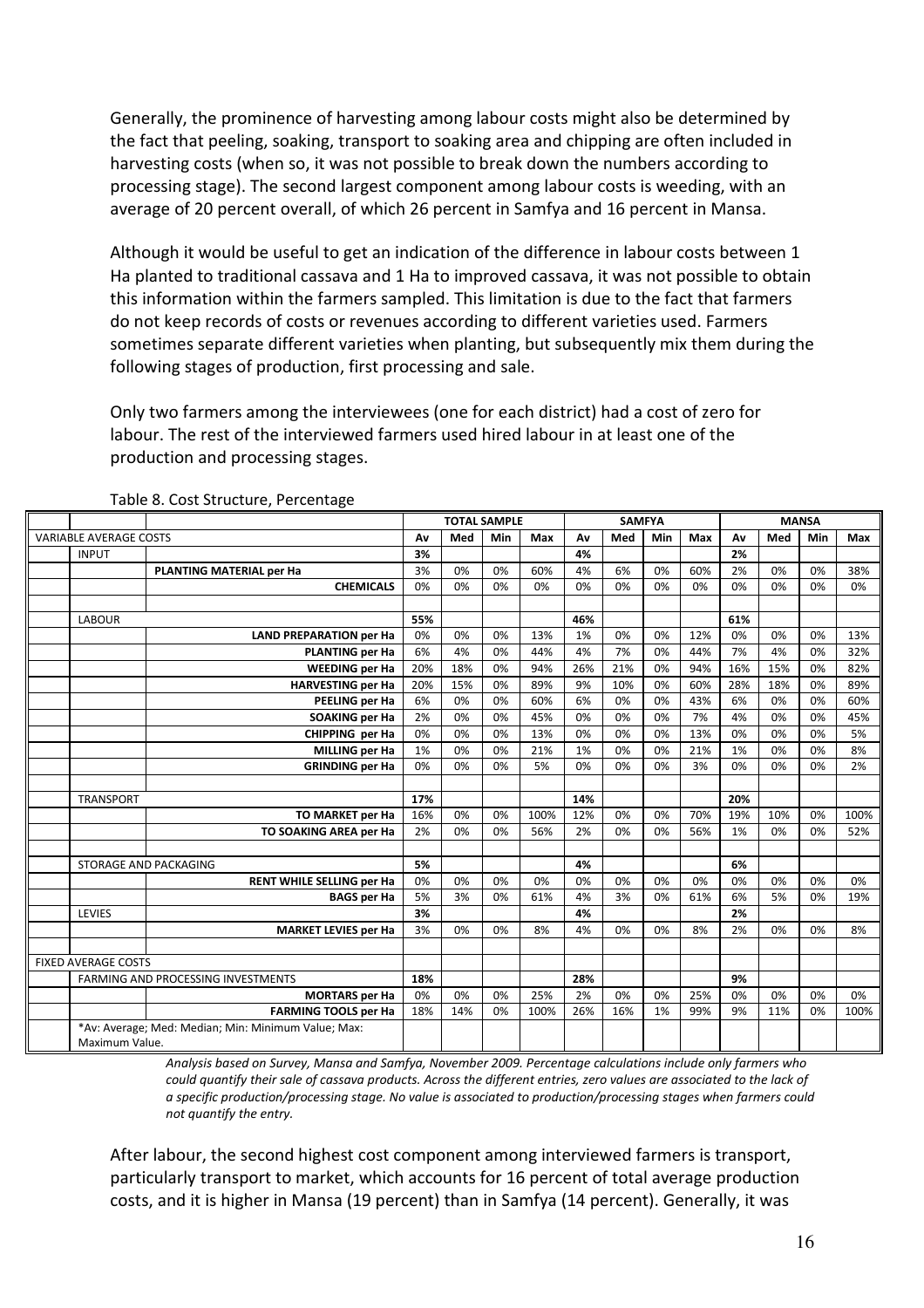observed that farmers in Samfya tend to sell their produce more locally than in Mansa. This might be explained by the specific geographical features of Samfya, which is slightly more isolated than Mansa, and has a comparative advantage catering for the neighbouring swamps and islands as compared to Mansa. Interviewed farmers in Mansa, instead, seem to be more involved in trading with neighbouring districts, such as the Copperbelt, where the industries processing cassava into adhesive are located, as well as traders dealing with such firms. Also, both in Mansa and in Samfya, transport costs are affected by Tute Milling's operations, which carries the costs of transport when buying from farmers in the Province, therefore lowering transport costs for farmers, as well as providing an incentive to sell locally (to Tute Milling directly).

Although this study does not account for non-cash costs, it is observed that the highest component of the overall costs of producing cassava is family labour. In addition, it is observed that costs for farming machinery and fertilizers among interviewed farmers is equal to zero in both sampled Districts. None of the interviewed farmers use chemicals in their production, neither in weeding nor as fertilizer. Similarly, none of the interviewed farmers owns machines (such as tractors) to facilitate land preparation and production in general.

Generally, interviews show that there are no clear determinants for final price of different cassava products among farmers. For example, the average price of whole dried cassava roots among the interviewed sample is actually higher than that of chips, regardless of the fact that chips require more labour. Season and contingency appear to be the most important factors in price setting. One farmer interviewed in Samfya explained that he sells the same product at the same price both at the market or at farmer's gate (therefore without accounting for the price of transport to market) as a result of the changing seasons within the cassava production cycle. He argued that when there is scarcity of produce, buyers are inclined to pay a higher price for the product, and are ready to travel at their expense to farm gate, paying the same price as they would at the market. Similarly, he argued that at times of high need, farmers are ready to sell their produce at a price below margin.

### 4.4 Market Participation

In terms of market dynamics, interviews showed a complete absence of contractual agreement between suppliers and buyers (both industrial and private). This market pattern is at the same time the result and a cause of price uncertainty. According to both producers and processors interviewed, the lack of contractual agreements is the result of uncertainty of supply because traders and processing industries are not prone to bind themselves in contracts, given that they are unsure about effective time of delivery and quality of supply. However, it can be equally argued that such contractual agreements could become a drive in promoting certainty in supply.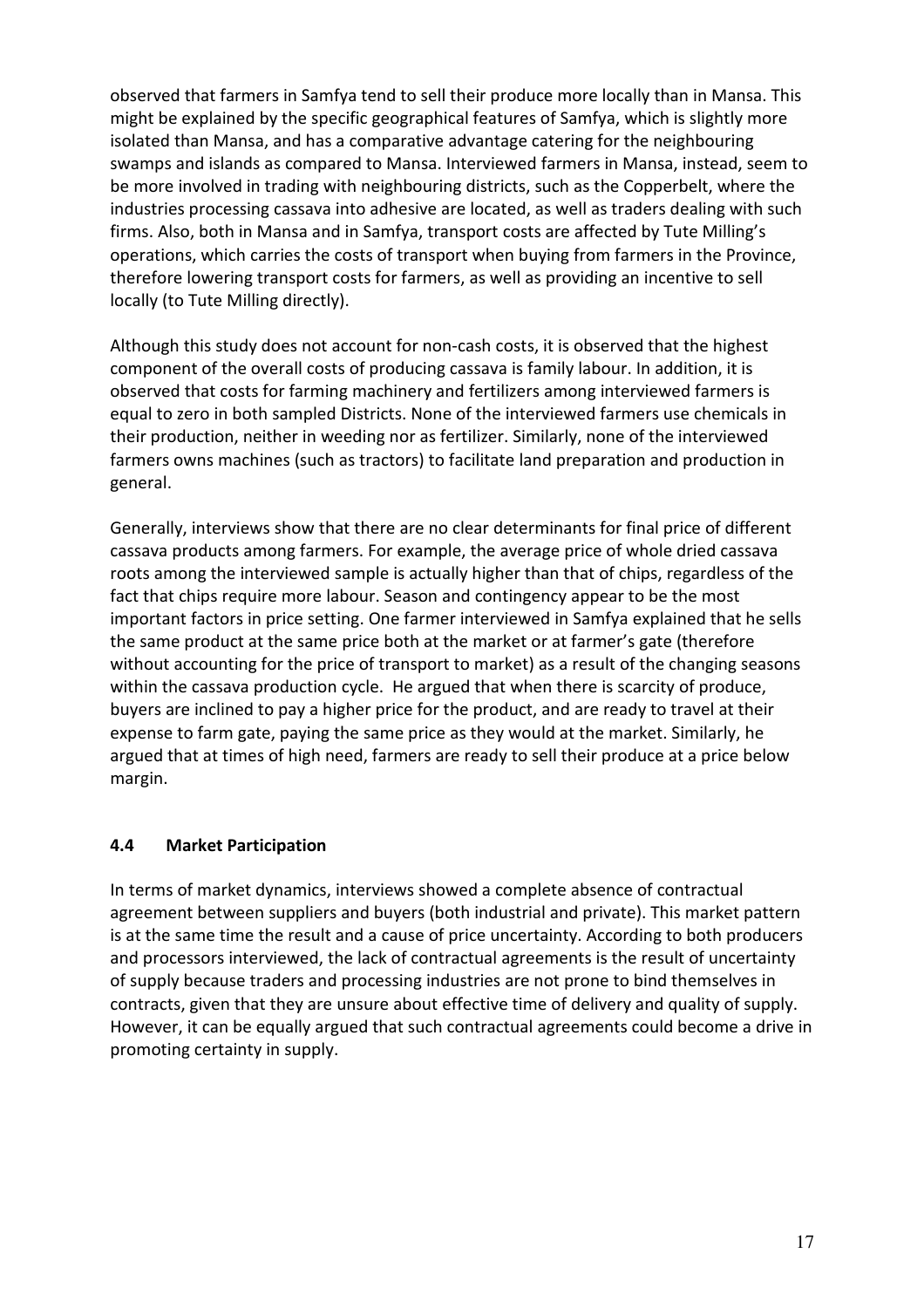





Analysis based on Survey, Mansa and Samfya, November 2009

Among interviewed farmers, a total of 14 cultivate cassava for solely commercial purposes (19 percent), of which 13 percent of sample farmers in Mansa and 21 percent of sample farmers in Samfya (see Chart 9 and 10). A total of 69 farmers among the interviewed sample sell cassava at a quantifiable price. This trend reflects cassava properties as a food security crop, as well as nutritional habits of Zambians in Luapula province, where cassava consumption is highest (as it is in northern Zambian in general).

Home consumption represents a consistent part of total production within the interviewed farmers' population. Among the interviewed sample, an average of 35 percent consumes their cultivated cassava within the household. On average, 42 percent of total production among interviewed farmers in Mansa is used in home consumption, against 31 percent in Samfya.



Chart 11. Average Cassava Home Consumption as a Percentage of Total Production

Analysis based on Survey, Mansa and Samfya, November 2009

In Samfya, consumption patterns are different across surveyed districts, with home consumption varying from zero percent of total production in Mulungushi camp to 95 percent in Kafwango Camp in Samfya (Chart 12).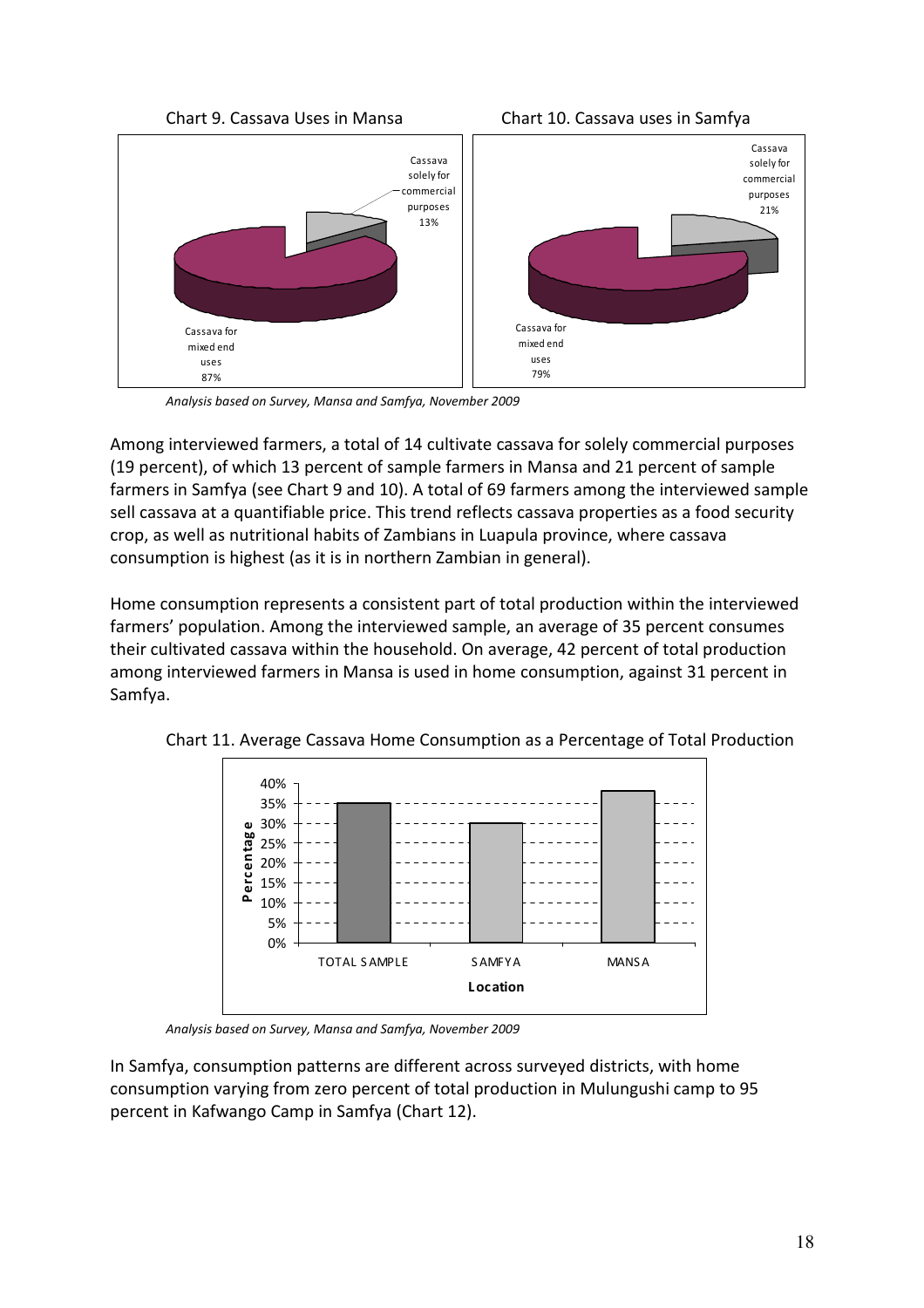Chart 12. Cassava Home Consumption as a Percentage of Total Production - SAMFYA District



Analysis based on Survey, Mansa and Samfya, November 2009

In Mansa, household consumption varies from zero percent in Chipende Camp to 76 percent in Mabumba camp (Chart 13). Overall, the highest average percentage of home consumption of produced cassava is registered in Kafwango camp, Samfya, among the interviewed population.





Analysis based on Survey, Mansa and Samfya, November 2009

### 5 Processor Survey

#### 5.1 Methodology

The primary objective of the study of processors is to obtain a mapping of the formal operators involved in processing cassava within three main supply channels: (i) human consumption, (ii) industrial uses and (iii) livestock feed. A concurrent goal is to gather and analyse information on processors' practices, sale and supply patterns and market linkages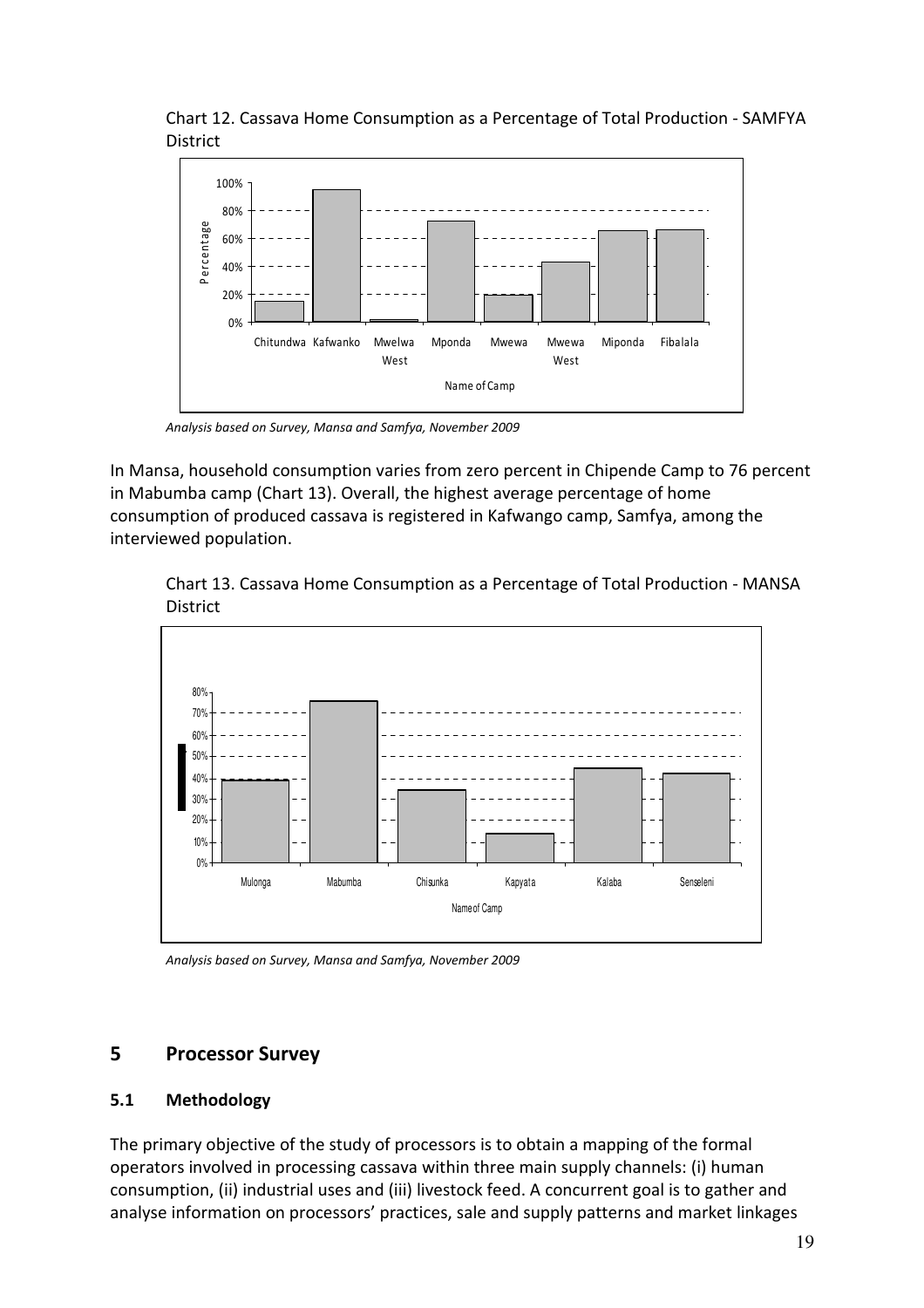across the value chain. The survey builds on interviews with 26 processors in three Provinces: Lusaka, Copperbelt and Luapula. The study purposely focuses on formal processors only. Therefore small millers and households selling snacks and convenience food were not included in the survey. This choice stems from the interest in understanding market linkages across the value chain, and the need to connect buyer's requirement to the analysis of producing farmers, to understand the prospects for development of a formalised processing industry for the cassava sector in Zambia.

Based on consultation with stakeholders within the Zambian cassava value chain, as well as background research, it emerged that the main formal processors of cassava for the three cassava supply channels (human consumption, industrial uses and animal feed) are located in three Provinces: Lusaka, Copperbelt and Luapula. Specifically, the sampled interviewed processors are twenty-six, of which thirteen were engaged (currently, prospectively or previously) in processing of cassava for human consumption, five for livestock feed and eight for industrial uses. Most processors interviewed are located in Lusaka Province (fourteen). There are eleven interviewed processors in Copperbelt (mainly involved in processing of cassava for industrial uses) and one in Luapula (Tute Milling, the main cassava-specialized miller in the country).

Less than 50 percent of the interviewed processors are currently purchasing cassava as a raw material for their final products. Among those who are currently not buying, some were involved in trials of cassava processing in the past, some might be potentially interested in utilizing cassava in the future, and some would normally employ cassava, but are currently not doing so, due to business priorities (Chart 14 and 15).

As summarized in Table 8 and Table 9 below, among the interviewed processors:

- 12 are currently buying cassava
	- $\circ$  1 in Luapula (miller)
	- o 6 in Copperbelt
		- 5 for industrial uses
		- 1 for human consumption
	- $\circ$  5 in Lusaka
		- 2 millers
		- 2 processors for human consumption
		- 1 for industrial uses (glue manufacture)
- **2** normally use cassava but are currently not doing so
- 2 had one trial in cassava processing and then stopped
- **10 never used cassava in the past and have not yet elaborated a specific business plan** for doing so in the near future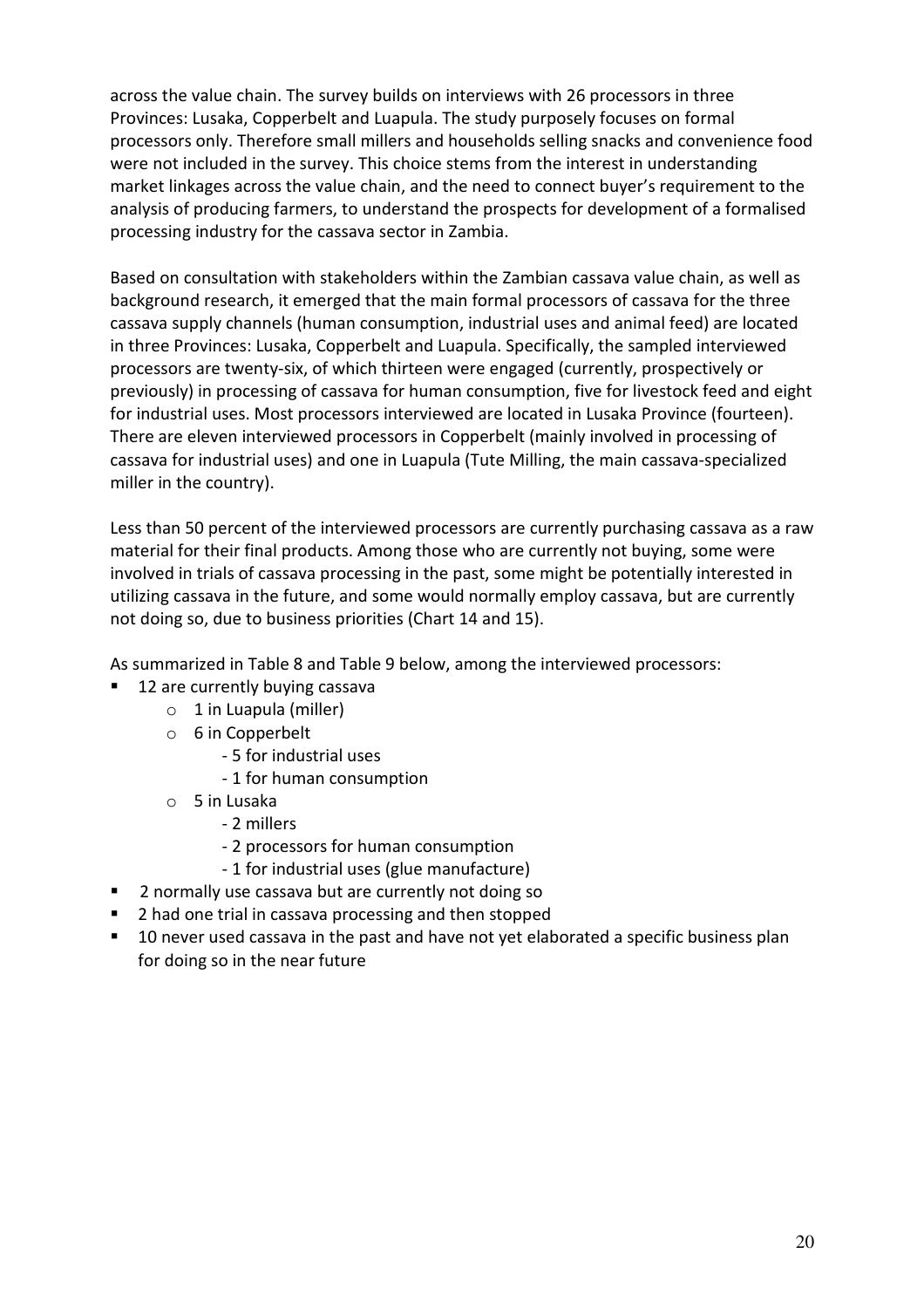#### LIVESTOCK FEED FLOUR BISCUITS / SNACKS Adhesive GLUE Adhesive PAPER Adhesive WOOD INDUSTRIAL SWEETENERS PROVINCE DISTRICT Mansa Tute Milling, blended nshima. Samfya Sunrise Biscuits Company **Monterey** Printing/Zemb ezi Wood Pocessing Industry Olympic Milling Stock Feeds Ltd. **Olympic** Milling Unity Packaging Co. PG Bisonite Zambbia Plc. Ashwas Industries Ltd. Jamas Milling Co. Ltd Mpongwe Milling processors currently employing cassava processors normally using cassava but currently not employing it PROCESSING CASSAVA FOR INDUSTRIAL USES Luapula Copperbelt Kitwe Ndola

#### Chart 14. Mapping of Interviewed Processors, Luapula and Copperbelt Province

processors who did one trial in cassava use and stopped processors who never used cassava in the past and are currently not employing it

Considering that none of the interviewed processors producing animal feed are currently purchasing cassava as a raw material, human consumption and industrial processing are the only two formal processing industries currently purchasing cassava as a raw material in Zambia. According to the interviewees, the glue, paper and wood industry bought a total of 558 tonnes of cassava flour equivalent in the past 12 months. This is almost double the amount estimated in available literature (Hagglade and Nyembe 2008) and might thus indicate this industry is a growing market for cassava. At the same time, the interviewed processors for human consumption combined bought only 20 tonnes.

The questionnaire used in this survey is designed to collect information on two main types of processors: (i) those who are currently purchasing cassava and using it for their activities and (ii) those who are not.

For the latter, the survey aims at collecting information on the reasons for such choices, and on whether they might purchase cassava in the future or did in the past. For the first type of processors, the questionnaires collect information on five main areas: (i) supply, (ii) capacity, (iii) sale patterns, (iv) comparative information on purchase, (v) costs and typology of necessary equipment. On the costs and typology of equipment, information actually collected is scarce, mainly due to difficulties in the interviewees quantifying their fixed costs.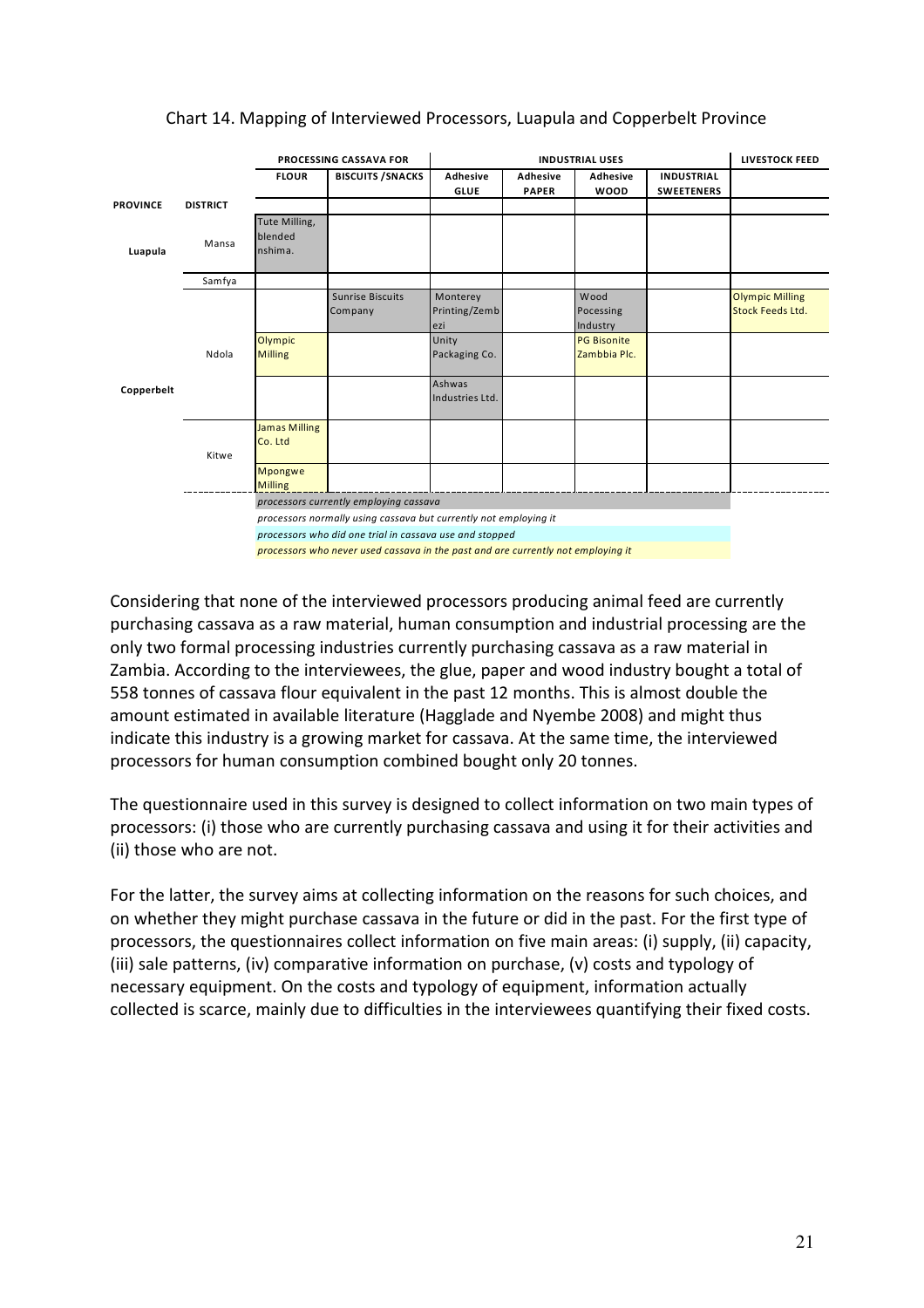#### Chart 15. Mapping of Cassava Processors, Lusaka

|                 |                 |                                     | PROCESSING CASSAVA FOR                                                                                                      |                  | <b>INDUSTRIAL USES</b>                   |                         |                                                |                                                                      |  |  |
|-----------------|-----------------|-------------------------------------|-----------------------------------------------------------------------------------------------------------------------------|------------------|------------------------------------------|-------------------------|------------------------------------------------|----------------------------------------------------------------------|--|--|
|                 |                 | <b>FLOUR</b>                        | <b>BISCUITS / SNACKS</b>                                                                                                    | Adhesive<br>GLUE | Adhesive<br><b>PAPER</b>                 | Adhesive<br><b>WOOD</b> | <b>INDUSTRIAL</b><br><b>SWEETENERS</b>         |                                                                      |  |  |
| <b>PROVINCE</b> | <b>DISTRICT</b> |                                     |                                                                                                                             |                  |                                          |                         |                                                |                                                                      |  |  |
|                 | Chongwe         | Kanamantapa<br>Women<br>Processors. |                                                                                                                             |                  |                                          |                         |                                                |                                                                      |  |  |
|                 |                 | Lusaka West:<br>Millcare<br>Milling |                                                                                                                             |                  | Trishul<br>Adhesive and<br>Chemicals Ltd |                         | Zambian<br><b>Breweries Plc -</b><br>Freshpikt | <b>Tiger Animal Feeds</b>                                            |  |  |
| Lusaka          | Lusaka City     | PECO Ltd.                           | Lamise/Batul Inv.<br><b>Bibi Biscuits</b>                                                                                   | $\overline{2}$   |                                          |                         |                                                | Novateck Animal<br>Feed (member of<br>Zambeef group of<br>Companies) |  |  |
|                 |                 | Simba Milling                       | PECO Ltd.                                                                                                                   |                  |                                          |                         |                                                | Yielding Tree Co.                                                    |  |  |
|                 |                 | National<br>Milling Co.             | Lusaka: Carnival<br>Resort                                                                                                  |                  |                                          |                         |                                                |                                                                      |  |  |
|                 |                 |                                     | Lusaka: Sylva<br>Catering                                                                                                   |                  |                                          |                         |                                                | Perfect Milling                                                      |  |  |
|                 |                 |                                     | processors currently employing cassava                                                                                      |                  |                                          |                         |                                                |                                                                      |  |  |
|                 |                 |                                     | processors normally using cassava but currently not employing it<br>processors who did one trial in cassava use and stopped |                  |                                          |                         |                                                |                                                                      |  |  |
|                 |                 |                                     | processors who never used cassava in the past and are currently not employing it                                            |                  |                                          |                         |                                                |                                                                      |  |  |

Information gathered from the survey resulted in a combination of numerical and qualitative entries. A key focus of the survey was to compare information given by processors currently using and not using cassava in their firms. Information such as the procurement savings were indicated by processors directly, and not calculated in the analysis, for both processors who currently are, and those who are not purchasing cassava.

The analytical approach focused mainly on the mapping and on comparison of purchasing and selling patterns across different processors. Qualitative analysis played a greater role in the analysis of processors as opposed to the analysis of producers. Buyer's linkages and information about the use or lack of cassava in production played a more significant role. The analysis of the use of cassava in animal feeding is a leading example. Available literature and ongoing discussions among stakeholders indicate the use of cassava in animal feed as the industry that is the greatest potential driver in the development of cassava utilization. However, none of the interviewees was actually employing cassava. In this case, the focus of the analysis was to understand the reasons behind the choice of not using cassava, more than analysis of the current pattern. Comparison and contrast with available literature and stakeholders' discussion played a leading role in the analysis of data on processors.

#### 5.2 Cassava for Industrial production

#### Glue, Paper and Wood Industry

Adhesive producing firms, together with processors of glues for the paper, board and wood industry are the main cassava buyers among total interviewed processors (Chart 16). High starch content makes cassava particularly suitable for this manufacture. Specifically, cassava flour is used in the coating operation. When a pigment coating is required for paper, starch acts as a coating agent and as an adhesive. As an adhesive, cassava is generally used to bond paper in some form to itself or to other materials such as glass, mineral wool, and clay. In Zambia, it is used specifically to bond paper, cardboard and wood (for the latter, particularly in the production of plywood, veneering and shutterply). Starch can also be used as a binder or adhesive for non paper substances such as charcoal in charcoal briquettes, mineral wool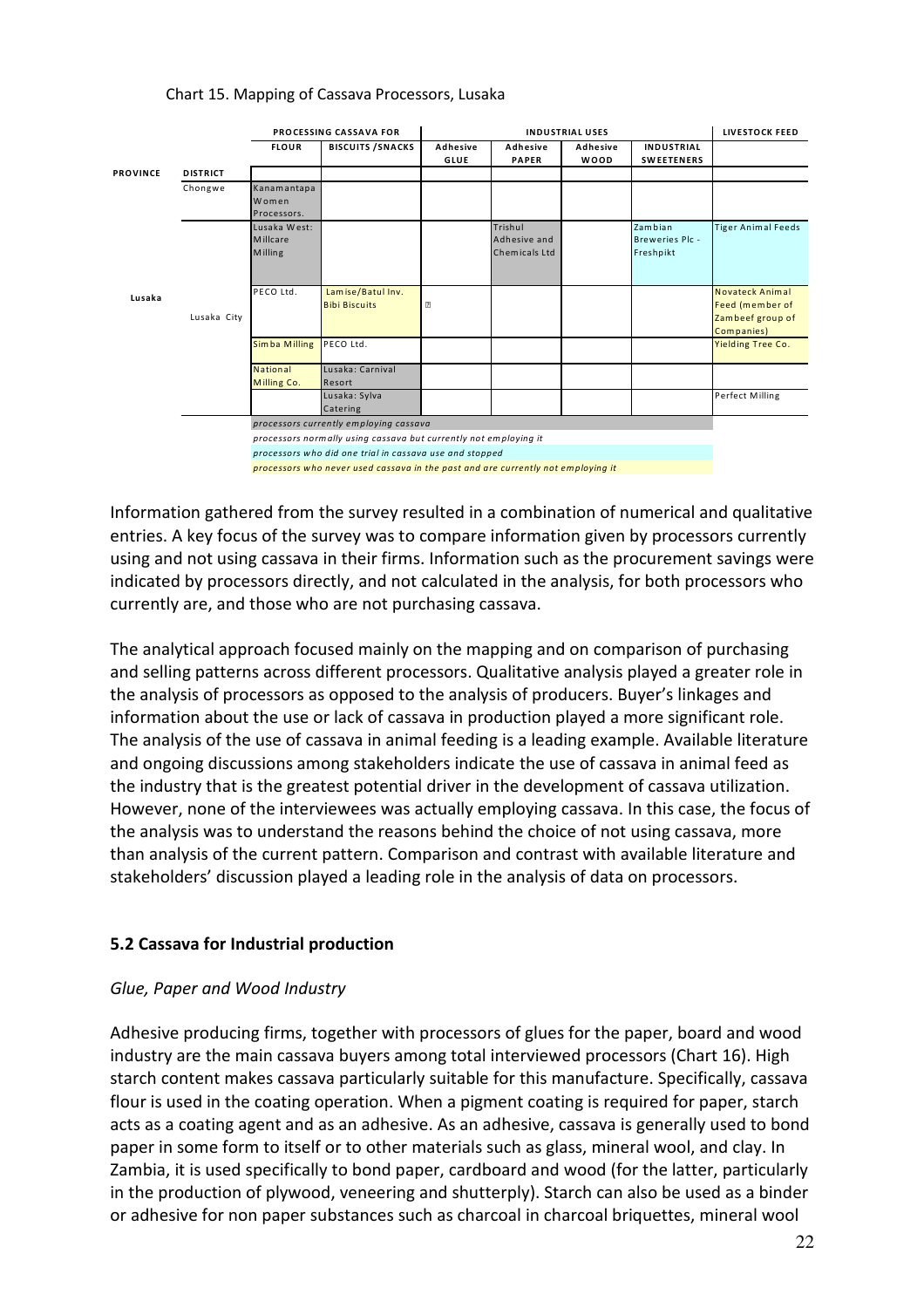in ceiling tiles and ceramics before firing, although no examples of these specific manufactures have been found in the Zambian market.



Chart 16: Share of Cassava Flour bought per year by different industrial Processors

Analysis based on Processors' Survey, November 2009

The type of glue that can be produced with the existing in-country supply is defined as an emulsion adhesive, a milky-white dispersion used extensively in the woodworking and packaging industries. This type of mild glue can also be used with fabrics and fabric-based components, and in engineered products such as loudspeaker cones. Cassava-based adhesives are particularly viscous and smooth. The final glue produced is fluid and stable, with a neutral pH that can be easily prepared and combined with synthetic resin emulsions. In comparison, corn and rice starches are more time consuming to prepare and require a higher temperature to reach the same level of conversion<sup>4</sup>.

The essential ingredients in starch-based adhesives are starch/flour, viscosity enhancer/stabilizer (borax), gelatinization modifier Sodium hydroxide(NaoH), and preservative (sodium formaldehyde). The amount of stabilizer and NaOH must be determined on a case by case basis, so as to provide the adhesive with the correct viscosity and pasting temperature to meet the necessary requirements.<sup>5</sup> Generally, the most frequent sources of starch for adhesive pastes, aside from cassava, are maize and potato.

Producers of cassava-based adhesive for the different industries are not concerned with cyanide content, microbiology, colour, taste or odour. Although, they do have a preference for fine, white flour, which does not show signs of mould. Four of the five interviewed processors purchase flour only, while one buys whole dried cassava roots, which then processes into flour with an in-house hammer mill. None of the industrial processors interviewed expressed any preference for specific varieties.

Generally, all five surveyed industrial processors produce cassava-based glue, one of them as final product, three of them as a raw material to use for their production of carton boxes and one to use in the production of wood derivates, mainly plywood, shutterply and veneering. One processor is located in Lusaka, while four are located in the Copperbelt. The Copperbelt appears to be the most receptive area in the country for this kind of industry.

l.

<sup>&</sup>lt;sup>4</sup> Cassava starch in paper, textile and adhesives industries, <u>http://www.cassavabiz.org/postharvest/starch01.htm</u>

<sup>&</sup>lt;sup>5</sup> cassavabiz http://www.cassavabiz.org/postharvest/starch01.htm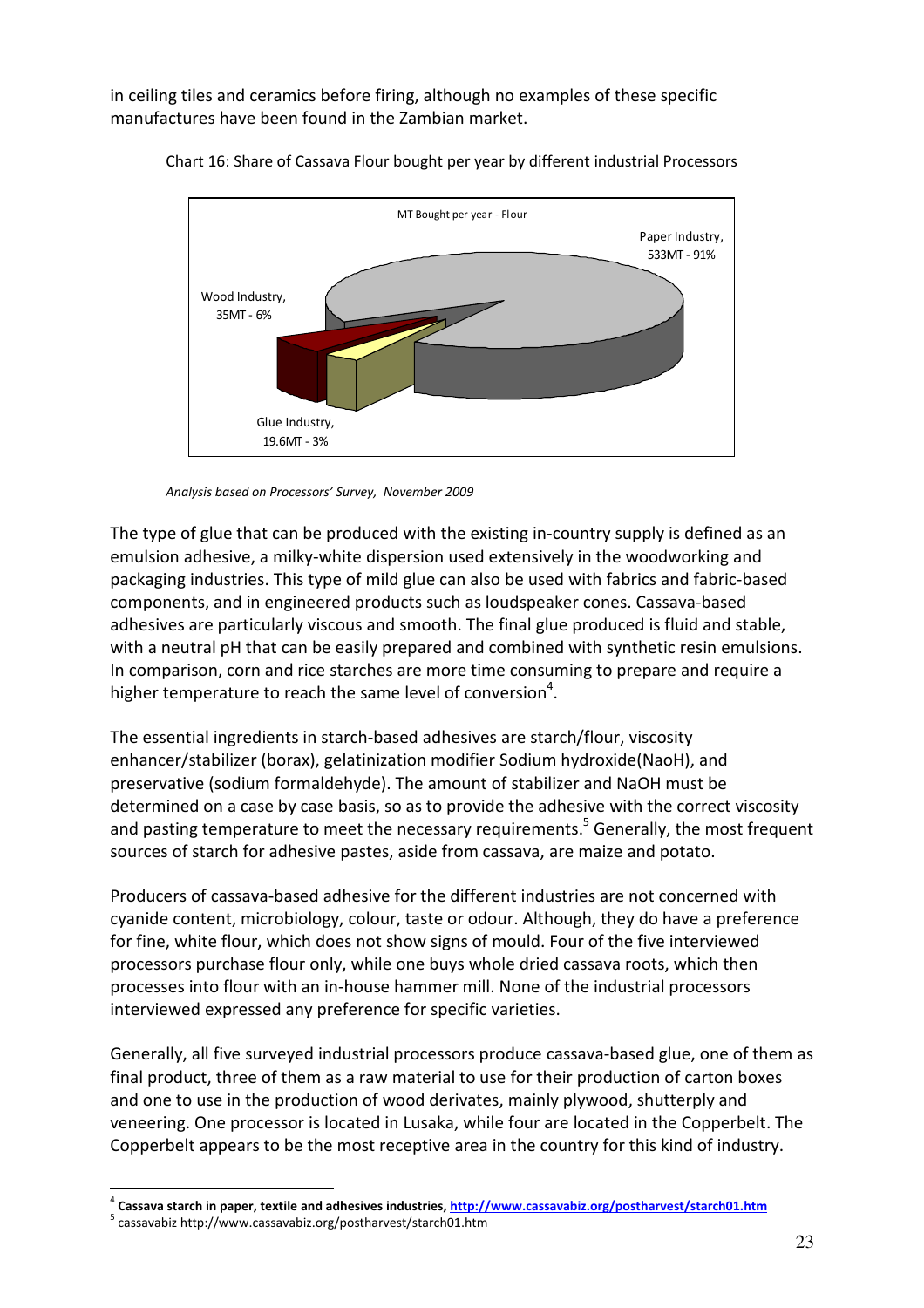According to data collected during the survey, cassava is a substitute for the following raw materials in the industrial processing of adhesive for different types of processing: enzyme emulsion, corn starch and other types of glue. The main reason for substitution to cassava is price. According to interviewees, cassava is consistently cheaper when compared to alternative raw materials. Specifically, processors estimate a procurement saving of an average of 40 percent when compared to emulsion, 60 percent when compared to corn starch and 25 percent savings when compared to other types of glue. (See Chart 17).



Chart 17. Estimated Percentage Procurement Savings on Alternative Raw Materials in adhesive Production

Analysis based on Survey, Copperbelt, November 2009

In terms of supply, none of the industrial buyers relies on a contractual agreement with suppliers, with either farmers or traders. According to the interviewees, contractual agreements are avoided due to the scarcity and unpredictability of supply, which creates the need to diversify suppliers, to minimize risks of suppliers' default. Based on the survey, adhesive and related industries have a preference towards buying in bulk, dealing with organized farmers' groups or traders. There are, however, some exceptions, such as a medium scale farmer in Mansa, who, although without a specific contractual agreement, produces cassava flour to supply solely for the glue/paper/wood industry, and bears the cost of transport to the Copperbelt.

Three out of the four industries surveyed in Copperbelt rely on Tute Milling as a supplier of cassava flour – although neither of them relies on Tute as their exclusive supplier. Aside from Tute, suppliers are traders and farmers. Although Tute does not guarantee a consistent price and supply, the quality of its flour appears to be guaranteed. Given uncertainty over supply patterns and price, most of the interviewed processors tend, given the chance, to stock cassava supply in flour form when available.

#### Industrial Sweeteners

 $\overline{a}$ 

The high starch content of cassava makes it particularly suitable for the extraction of industrial sweeteners. The development of isoglucose has opened up significant markets, such as carbonated beverages in the United States. Cassava can be converted into sugar syrups with a range of dextrose equivalents to meet different end-user requirements, by using enzymes from plant seedlings.<sup>6</sup>

<sup>6</sup> http://www.researchintouse.com/nrk/RIUinfo/PF/CPH21.htm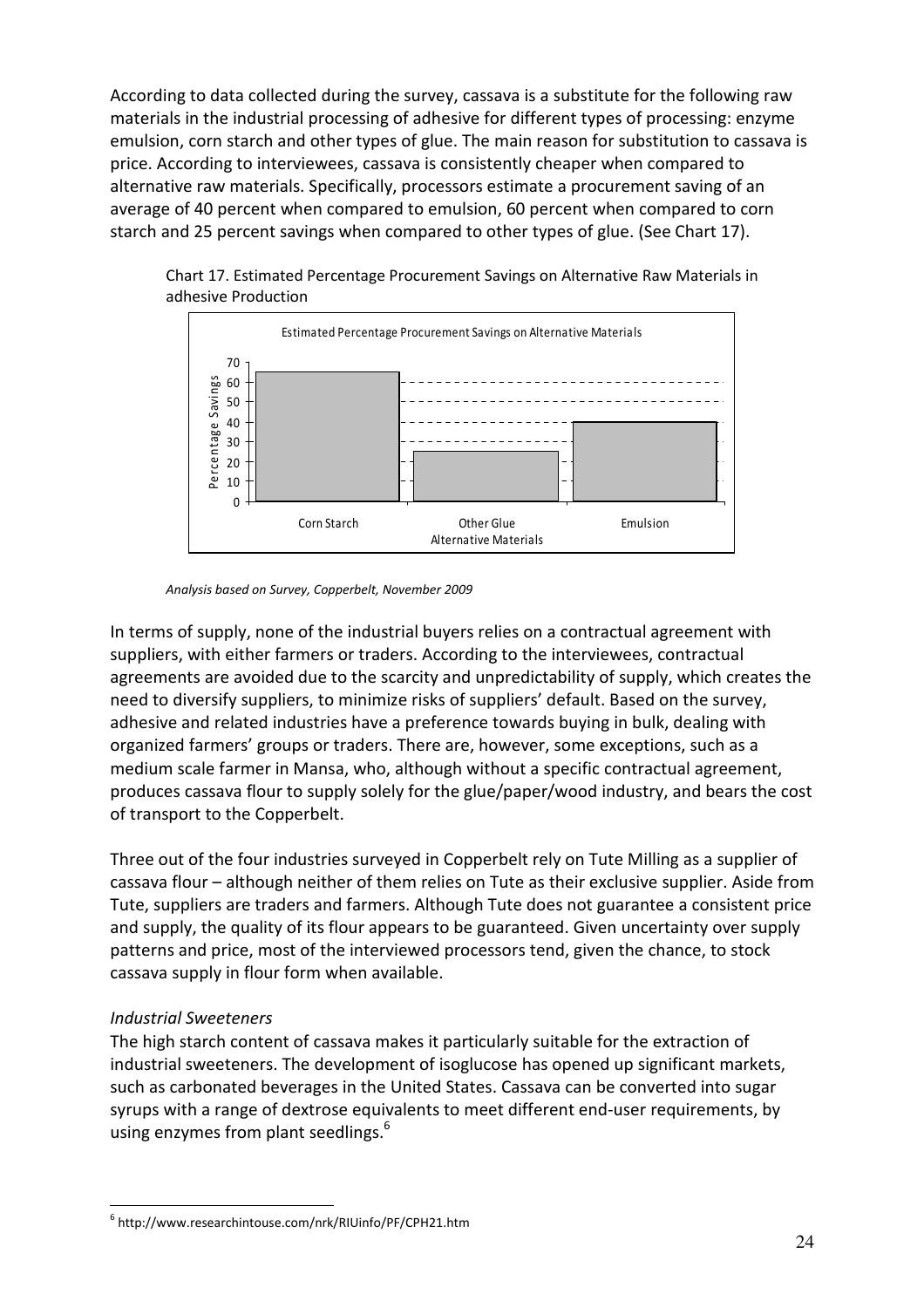Based on the mapping of processors, there is currently no firm processing cassava into industrial sweeteners in Zambia. However, there was a trial on 2006/7 when, within a project supported by UNDP, Zambian Breweries outsourced the production of cassava-based glucose to a private firm, Freshpikt. Although the results of the trial were encouraging, there was no interest among the parties involved to actually undertake large scale production.

In glucose production, cassava flour is used as a substitute for maize. Procurement savings estimated by interviewees indicate that cassava should be 10 to 20 percent cheaper than maize to profit from the substitution. However, since there was never large-scale production of industrial sweeteners in the country, specific procurement savings are uncertain. According to interviewees, aside from the need of further investment in equipment, the trial did not develop into a viable business enterprise because of uncertainty of supply.

#### 5.3 Cassava for Human consumption

According to FAO statistics cassava is the third most important source of calories in Africa, Asia and Latin America, after rice and maize.<sup>7</sup> This root is particularly rich in carobhydrates (64 to 72 percent of which in form of starch), being the highest producer of carbohydrates among crop plants, aside from sugarcane. A typical cassava root is composed of moisture for 70 percent, starch for 24 percent, fibre for 2 percent, protein for 1 percent and other elements for 3 percent (FAO and IFAD 2000). Although rich in calories, cassava roots are deficient in proteins, fat, minerals and vitamins. Consequently, cassava has a lower nutritional value, when compared to cereals, legumes, and different root and tuber crops, such as yams. The flesh of cassava root contains slightly less protein than the peel,although fermentation of the roots contributes to protein enrichment by a factor of 6 to 8. Cassava leaves are richer in proteins than roots are.  $^8$  The cyanogenic potential of cassava leaves is 5 to 20 times greater than that of roots. However, the risk of intoxication associated with the consumption of cassava leaves is greatly reduced because of the ability of the leaves to rapidly loose cyanogens during processing.<sup>9</sup>

Some cassava varieties contain larger amounts of cyanogenic glucosides that produce cyanide, a chemical compound toxic for human health, which also gives the root a bitter taste. Cultivars can broadly be classified as sweet or bitter depending on their cyanide content, although bitterness is not necessarily an indication of cyanide levels. Generally, bitter varieties are richer in starch, and are especially fitted for feed and industrial uses, while sweet varieties are preferred to be consumed as food (although interviewed farmers and processors did not indicate any preference on specific varieties, unless to be consumed fresh, in which case sweet varieties are preferred). Unlike sweet cassava, bitter cassava is not suitable for human consumption unless properly treated. Cyanide can be removed by peeling, grating and dewatering the root. Dried cassava can be stored for several months.

Its high water content makes cassava root bulky and highly perishable, necessitating processing within 48 hours of harvest. Rapid processing and drying of the fresh roots reduce weight, extend shelf-life and facilitate their transport to market (FAO and IFAD 2000).

l.

<sup>7</sup> http://www.fao.org/ag/AGP/AGPC/gcds/index\_en.html

<sup>8</sup> http://www.unu.edu/unupress/food/8F024e/8F024E01.htm

<sup>&</sup>lt;sup>9</sup> http://www.actahort.org/books/375/375\_18.htm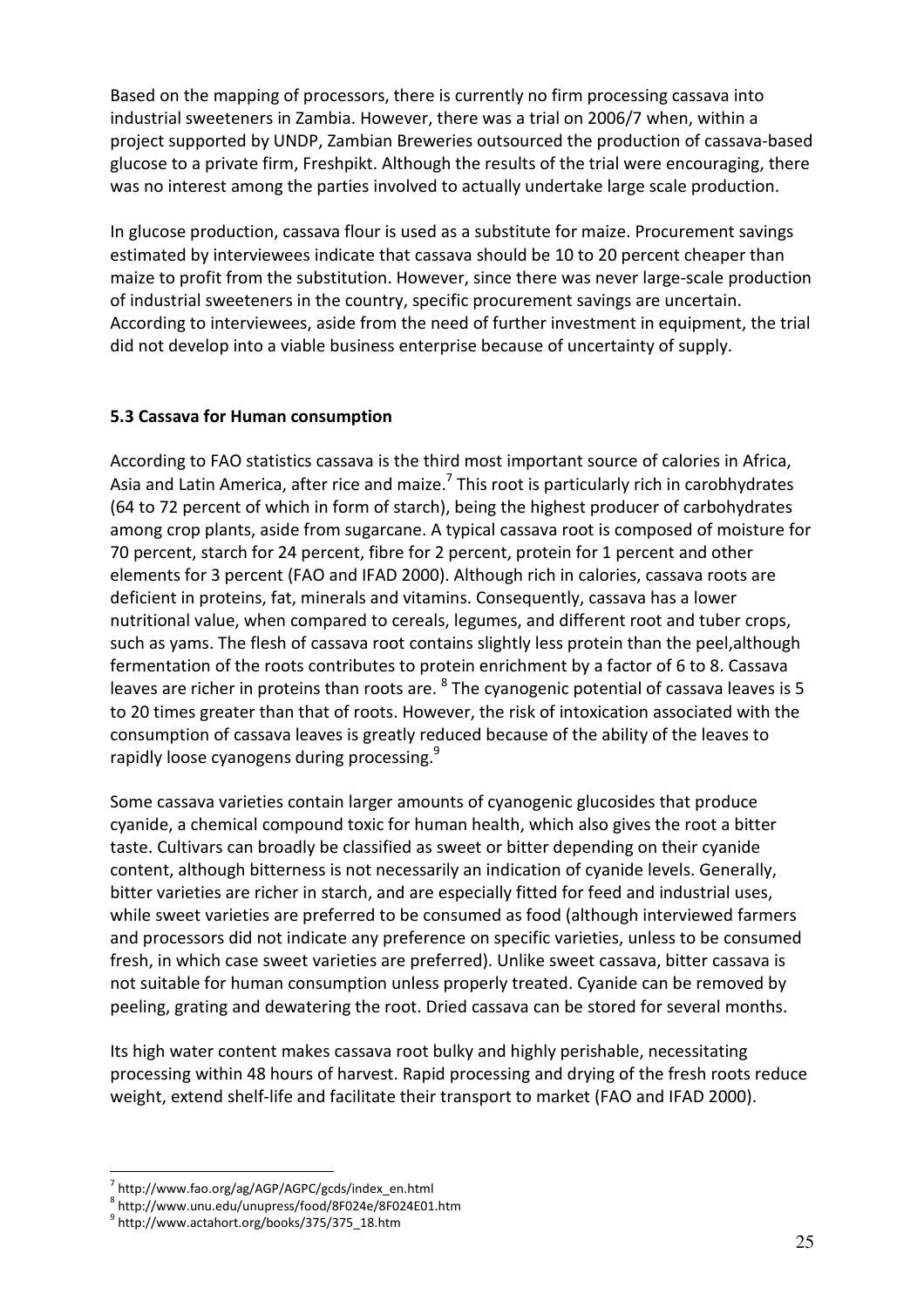The interviewed manufactures of cassava for human consumption within the formal sector purchased a total of 20 MT of cassava flour equivalent in the past 12 months. The main final products are Nshima, Gari, Biscuits, Leaves, Muffins, Soup. Three manufacturers are currently buying cassava among those surveyed. Two of them are located in the Lusaka Province, and get their supply mainly from the Mansa and Lusaka area. The third processor is located in the Copperbelt, and purchases its supply from Mansa. The latter is a particularly interesting case, since it has an exclusive supplier, Tute Milling , although without any specific contractual agreement.

Tute Milling, according to information collected during the interview, sold 146 tonnes of flour to various buyers. Specifically, Tute only sells to selected clients, all of them located in the Copperbelt Province. The transport from farmers' gate to the mill and from the mill to buyers is provided by Tute. Three of Tute's clients are within the glue/paper/wood industry, and only one is a processor for human consumption, mainly specialized in biscuits.

In human consumption, cassava is mainly a substitute for wheat and maize. Interviewees estimate procurement saving in the range from 6 to 30 percent savings in raw material. However, despite saving potential, in some cases cassava-based products are specifically marketed as cassava-based, and the focus shifts from price to marketing.

All of the interviewees indicated the need for improved supply, availability and safety of purchased cassava, to expand their use of cassava as a raw material for their produce.

### 5.4 Animal Feed Processing

 $\overline{a}$ 

The Zambian livestock feed industry is currently highly dependent on maize as a basic ingredient for mixed feeds formulas used in the sector. This reliance exposes the sector to two major drawbacks: (i) high and fluctuating costs of maize; and (ii) competition with the demand of cereal grains for human consumption. Stakeholders, in view of (a) the elevated costs of holding foreign exchange for importation of cereal grains from abroad and (b) the fluctuating price of supplying conventional feed resources in country, are investigating alternative raw materials produced locally. $10<sup>10</sup>$ 

The literature on the use of cassava for livestock feeding dates back to early Twentieth Century (Tewe 1994)<sup>11</sup>. While the use of cassava for animal feed is becoming an established practice in large markets such as the European Union, Brazil and Southeast Asia (IFAD 2004), there are two main constraints to its establishment in Sub-Saharan feeding industry, the lack of information on the specific nutritional characteristics of cassava in animal feed and concerns over its potential toxicity.

The cassava root is effectively a carbohydrate source, since its protein content is very low and of poor quality. Aside from its limited protein content, cassava contains low quantity of vitamins, minerals, lack of sulphur, and methionine content (IFAD 2004). Therefore cassavabased animal feeding always require additional ingredients (nutrient supplementation) to counterbalance the deficiency in proteins, minerals and vitamins, and to ensure cost-

<sup>&</sup>lt;sup>10</sup> Discourse within the taskforce for Acceleration of Cassava Utilization is posing increasing emphasis on the study of viability of cassava as an alternative to maize in Zambian Livestock feed industry. 11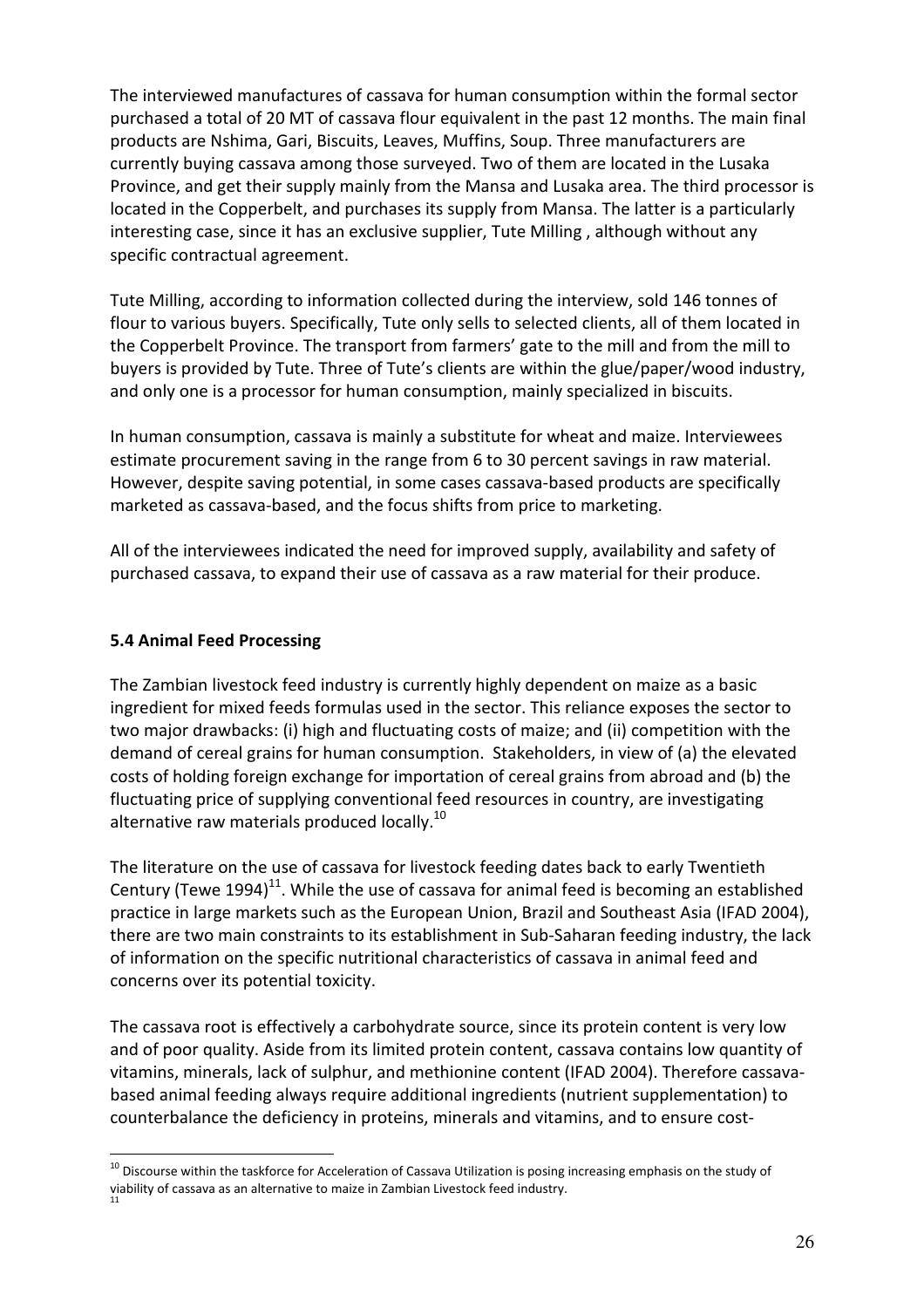effectiveness and satisfactory performance of livestock (IFAD 2004). Additionally, cassava also contains cyanogenic glucosides, which are toxic to animals. Essentially, the use of cassava and its by-products is viable in the feeding of monogastric animals only when its nutrient composition is improved through supplements in the formula of ration. Such supplements include oils, pelletizing, fat, molasses, sulphur amino acids, and urea nitrogen. Similarly, a combination of efficiently performed boiling, drying, grating, soaking and fermentation removes cyanide while microbial activity and aflatoxin contamination can be reduced through efficient sun drying to a suitably low moisture content (FAO 1994).

Energy sources account for between 15 and 60 percent of compound livestock concentrates and feed, and maize provides the bulk of that energy. Other cereal grains used in the animal feed industry include oats, barley, millet and sorghum, although at a lesser extent than maize. Studies conducted with cassava flour on poultry indicate satisfactory results can be obtained in poultry feed when the inclusion rate of cassava flour in chick ration is between 5 and 10 percent (FAO 1994). In the swine industry, the inclusion rate might vary between 10 and 40 percent, while the rate can go up to 50 percent substitution of basal grass ration with 50 percent cassava leaves in cattle. Cassava-based animal feed for poultry is the most developed worldwide, and also the production with the main prospects in the Zambian market. However, cassava processing and handling are of major consideration to obtain satisfactory results, since poultry is particularly susceptible to microbial proliferations and aflatoxin contamination (IFAD 1994).

Cassava peels, which are a by-product of cassava processing operations, can also be successfully fed to animals. The peels should be dried and milled to a coarse particle size. They can also be mixed with dried cassava leaves to enhance their nutritional value.

In spite of available literature and experience in cassava-based animal feeds worldwide, none of the five livestock feed industries interviewed in Zambia is currently using cassava for their products. Generally, interviewees seem interested in exploring the use of cassava for their produce, although remain uncertain, mainly due to five factors: (i) uncertainty of supply and costs, (ii) lack of nutritional information, (iii) lack of established formula, (iv) concerns about toxicity of cassava due to poor management at processing level, (v) need of investment for machinery to process cassava flour $^{12}$ .

Among the five interviewed firms, two have purchased cassava in the past for their operations. One has currently stopped due to constraints internal to the firm, while the other engaged in a trial in 2007. However, the trial was never translated into large scale production, mainly due to a combination of the factors mentioned above, and the fluctuating price in cassava supply, whose price increased following the trial. Four of the interviewed firms expressed an interest in receiving information over the processing of cassava for animal feed, both in terms of inclusion rate and toxicity. Four of the five firms interviewed recognized the potential in the use of cassava feed for their operation, although seem reluctant to invest in cassava-dedicated hammer mills in their firms, due to lack of information and uncertainty of supply/price.

The taskforce on Acceleration in Cassava Utilization suggests that on the basis of results in previous trials the cassava-based products would be commercially viable as long as cassava

l.

<sup>&</sup>lt;sup>12</sup> It is uncertain whether a cassava-dedicated hammer mill is actually necessary in order to process cassava for animal feed. However, four of the five firms interviewed indicated it as a necessity.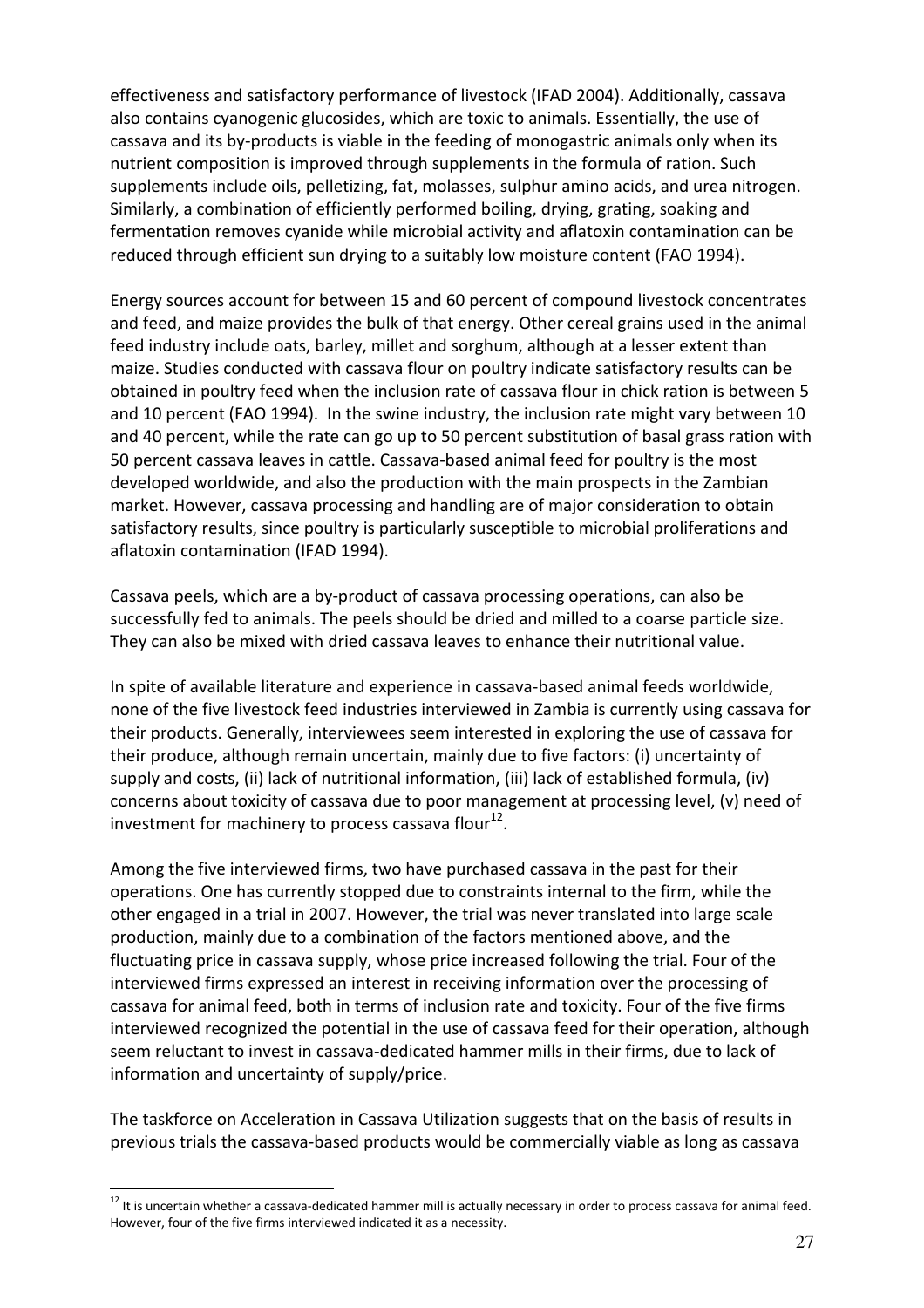chips could be purchased at 60% of the price of maize (Simbaya 2006; Chitundu, Droppelmann, Haggblade 2006). However, this figure cannot be confirmed by the current study. Two main areas require further investigation to establish which substitution rate is viable in the Zambian market, the fact that cassava cannot completely substitute maize in the industry, since its low nutritional characteristics need to be supplemented with additional ingredients (substitution rate might vary also according to availability and cost of additional ingredients), and the lack of large scale production of mixed animal feed in the Zambia. Since the feed will keep a mixed nature, this might change the price of buying maize for firms (since the quantities would decrease). Similarly, the instability of supply for cassava might make the price fluctuate, given that price of maize also fluctuates due to Government intervention in grains market. Essentially, interviewed processors could not quantify the actual profitability of substituting cassava with maize in livestock feed, since price of both raw materials are variable and advocated for further clarification on the matter.

### 6 Conclusions

Cassava commercialization has great potential in Zambia, although neither farmers nor processors are currently fully exploiting this potential, with negative repercussions on farmers' income and on the development of the cassava sector.

The main limitations of the study relate to three areas that require development in further work. Specifically, due to the size of the sample set and on farmers' responses, it was not possible to identify significant differences in cost structure based on the scale of farms, the different cassava products processed by farmers, or by cassava varieties. Similarly, this study did not provide an estimate of non-cash costs of farmers, such us family labour. Further work might be useful to establish the impact of family labour and farm size on productivity and costs, as well as the profitability of employing new and traditional varieties, also in relation to different marketed products.

The main findings of this study in relation to producers revolve around five specific areas of development: (i) choice of varieties, (ii) organisation of labour, (iii) farming practices (iv) production methods (v) supplier-buyer linkages.

According to the literature, different varieties hold different marketing potentials, which both producers and buyers in the Zambian market overlook. The focus of farmers is on high yielding and fast maturing varieties. The new enhanced varieties introduced within the past decade could meet yielding and maturing requirements. However, based on observations from the sample, such varieties are not performing according to the potential as cited in the literature. This might be due to lack of training and farmers' awareness on better farming practices, as well as on poor storage and handling of cuttings, which might have exposed bundles to crosspollination and therefore diluted their yielding and maturing potential.

Labour is the largest cost involved in producing cassava in Zambia. Although the survey only focused on the quantification of the costs in hired labour, the diffuse use of family labour indicates that non-cash costs of labour are also high. This cost might be increased by the lack of mechanisation in the sector, as well as in the low rate of formalized cooperation among farmers.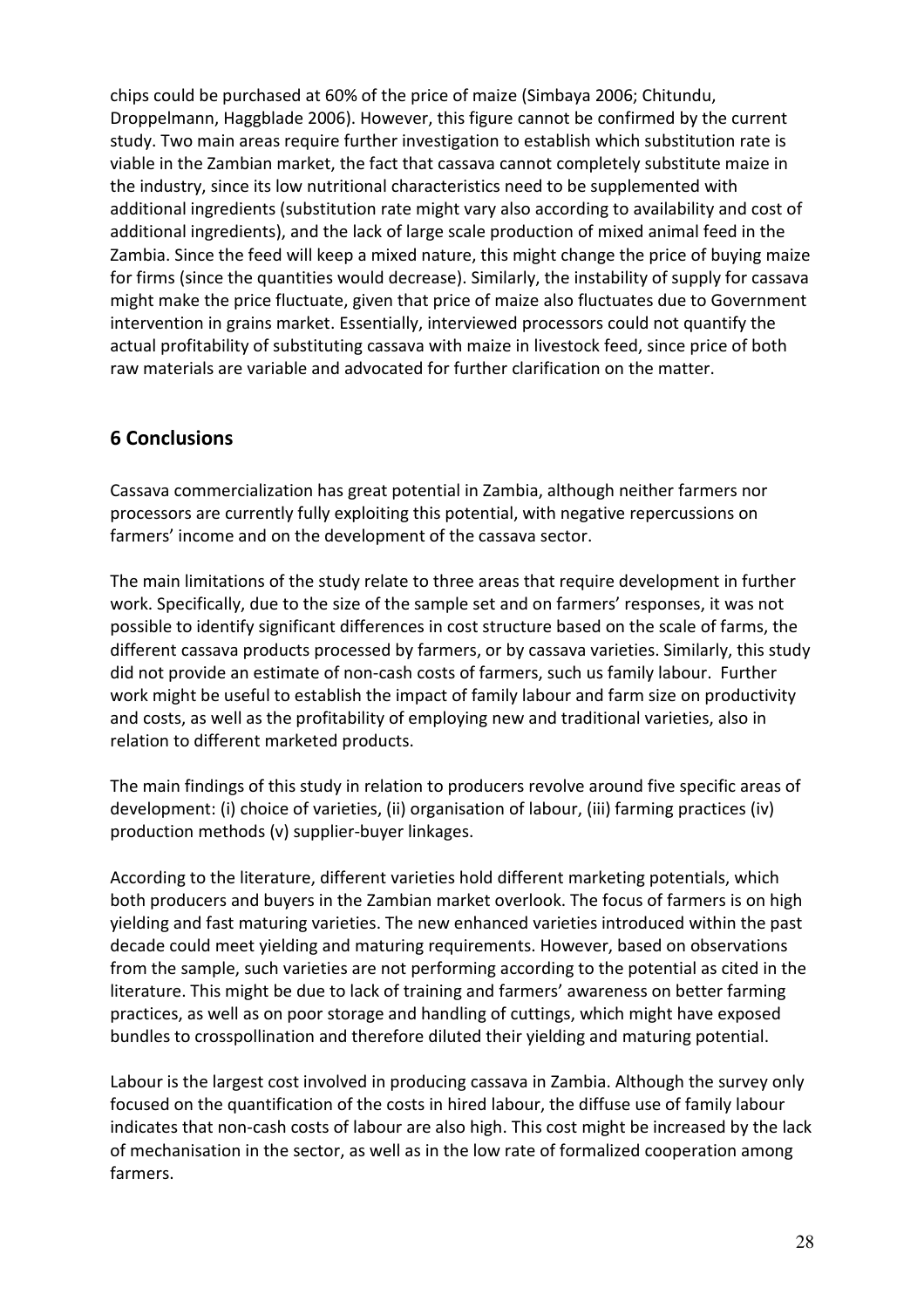According to data gathered, there is a difficulty among farmers in quantifying both costs and revenues from different cassava products. Similarly, post-harvest handling, processing and storage are not given adequate attention, resulting in poor quality products which do not meet safety or quality specifications of buyers. For instance, only one farmer among those interviewed could quantify loss of produce and value due to poor storing practices and pests infestation. Similarly, none of the farmers interviewed uses pesticides or fertilizer. There is a chance that improved farming practice might have a positive impact on developing the full potential of enhanced varieties.

The same is also observed in connection to production and processing methods and equipment. Organisations such as the Programme Against Malnutrition (PAM) provided some pilot projects where machinery is bought by the NGO and then utilized by different farmers' groups for processing. The same model might be taken into consideration at village or camp level, to maximize processing. Similarly, the model might be taken into consideration for production equipment. Moreover, practices such as leasing or renting of different machineries and equipment (for both production and processing purposes) might also be taken into consideration, perhaps in connection with farmers' associations or cooperatives at village and/or camp level.

Among interviewed farmers, only one produces cassava with a specific buyer as target (the paper and cardboard industry in the Copperbelt). This farmer is of medium scale, and also caters for the milling and transport cost of his product from Mansa to the Copperbelt, where buyers are located. There is little and contrasting information on buyers' requirements across farmers. For example, although stakeholders' discourse and literature put a relevant emphasis on the production and utilization of High Quality Cassava Flour (HQCF), none of the sampled farmers is actually producing HQCF on a regular basis, although there would be a market for it, particularly among processors for human consumption. Similarly, the adhesive/paper/wood industry utilising cassava could potentially be interested in starch production rather than flour, although there is no supplier supplying starch as such (since starch can be substitute for very fine cassava flour).

The main findings of this study in relation to processors revolve around two specific areas of development: (i) the current size of different processors operating within different supply channels and (ii) the actual potential of development for the different industries.

Cassava for industrial uses emerged as the most developed supply channel. The quantity of cassava purchased through this channel appears to be double that estimated in the literature, solely on demand from the adhesive, paper and wood industry. It would be useful to further the study for market potential of this specific industry. Similarly, it could be important to expand the mapping of the industry to the firms which are not currently using cassava in their processing, and might create further demand in the near future. The biggest advantage of this specific supply channel, differently from animal feed, is that the use of cassava in this sector is already in place, and does not depend on the development of farming or processing practice, since there are no concerns over cassava toxicity. Animal feed could potentially be an important driver for the cassava strategy, although the actual substitution rate remains unknown, since the price of both cassava and maize are uncertain and there is no firm currently employing cassava for animal feed on a large scale. Cassava for human consumption seems not to be particularly well developed at the moment. The market could expand considerably if more processors grow interested in mixing a certain percentage of cassava with wheat in manufactures such as snacks and biscuits and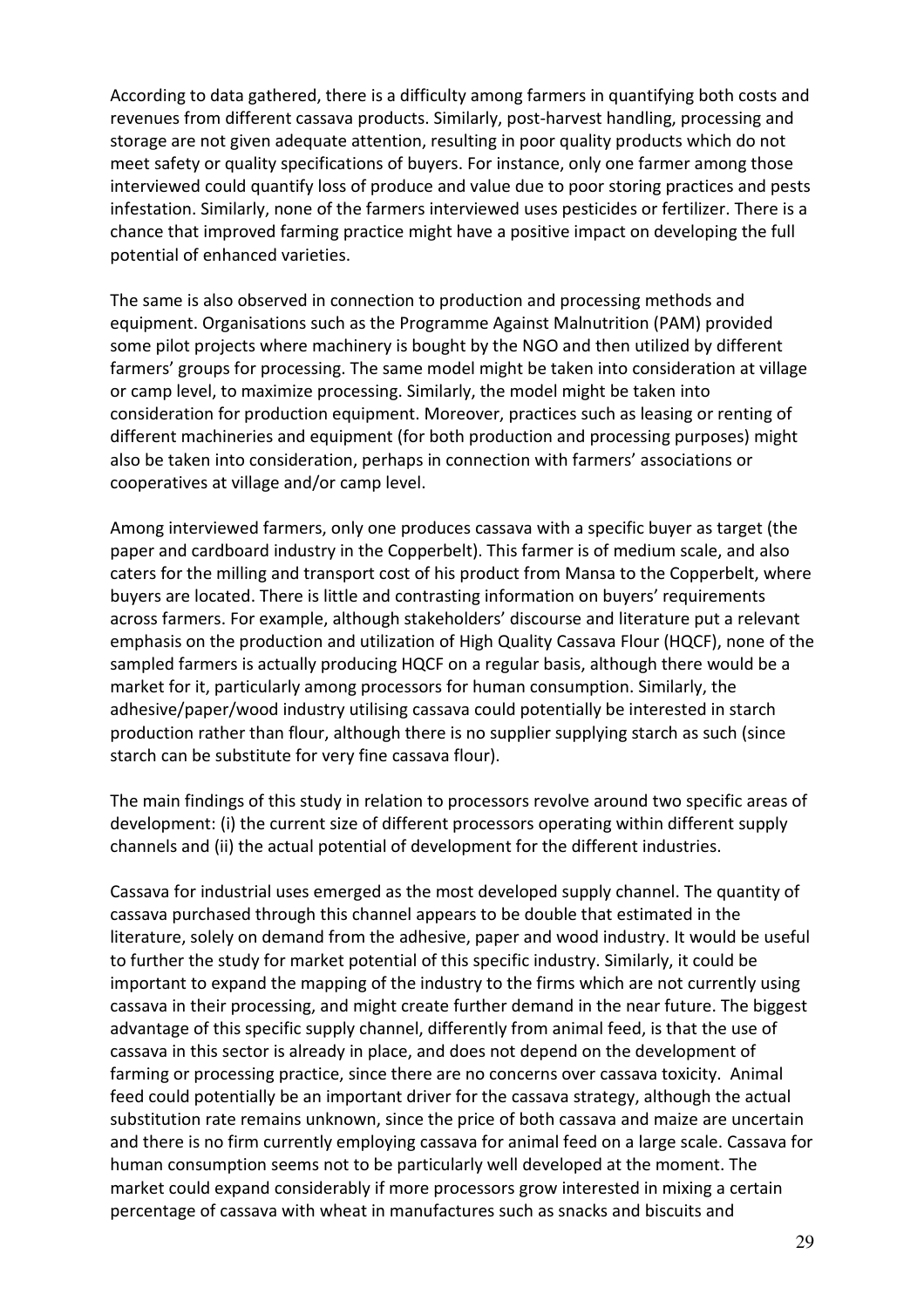incorporating cassava flour into maize meal for nshima. However, food safety, overall quality and uncertainty in price and supply can play a significant role in the development of the sector.

Based on the findings, the strategy to develop the cassava sector in Zambia might usefully focus on the following six areas:

(1) Quantify the relative potential growth of the three analysed supply channels, and ensure that the cassava strategy reflects this. As discussed, currently industrial processors of glue, paper and wood industry are the largest buyers in the country. It might be useful to expand the mapping of processors to include those within the sector who are currently not employing cassava and to assess their growth potential, to determine the prospective growth of the sector in the shorter and medium term. As for human consumption and animal feed, results suggest that toxicity is among the largest obstacles to development of large-scale production, along with certainty of supply. A combination of research and training might prove useful in promoting the use of cassava in animal feed, both in assistance in providing the required formula and dealing with food safety.

(2) While the issue of food safety suggests caution would be required in trying to enforce 10% compulsory cassava inclusion across millers in the country, the strategy might prove successful in promoting uses of cassava in industrial sweeteners. Such products might be associated to production already developed in the country, such as beer and beverages, requiring refined sugars.

(3) Improved access to improved processing equipment (graters, presses and driers) would alleviate a major obstacle to improving the quality and increasing volume of processed products.

(4) Promote training and build capacity in the use and handling of new and traditional varieties. This specific target might touch upon both food and safety standards and farming practices. The survey highlighted the lack of use of chemicals and machineries in the growth of cassava products. Similarly, storage of cassava in dedicated spaces is limited, contributing to increased post-harvest loss due to pests and diseases.

(5) Given the potential for improving both production and processing, the strategy might assist in the development of financial tools appropriate for a more efficient production, processing and marketing (for example, improved access to finance might have beneficial results on farming practice as well as on productivity, with the investment in machinery for farmers and processors). This is also associated with the development of training programmes on finance along the value chain, for Financial Institutions and sector stakeholders.

(6) Promote the creation and strengthening of sector associations. This might have a positive impact on production and marketing. Sector associations have the potential to decrease the cost of hired labour through collaboration. Similarly, they have the potential to strengthen farmer-buyer linkages through vertical integration. Sector associations might also promote the use of contractual arrangements between processors and producers to assure certainty on prices and volumes received/delivered.